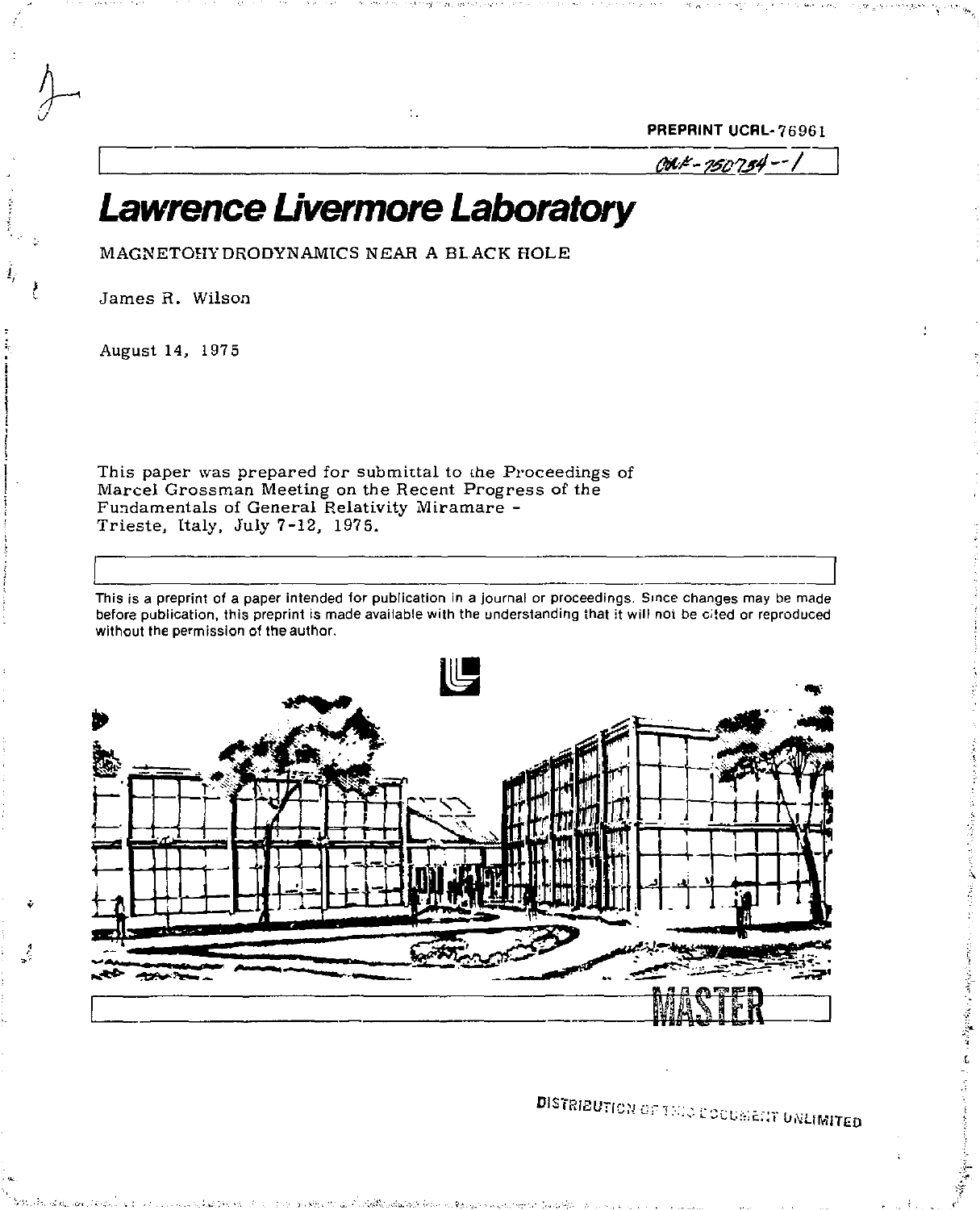MAGNETOHYDRODYNAMICS NEAR A BLACK HOLE<sup>2</sup> James R. Wilson

Lawrence Livermore Laboratory, University of California Livermore, California 94550

## **L. INTRODUCTION**

We present in this paper a numerical computer study of hydromagnetic flow near a black hole. First, the equations of motion are developed to a form suitable for numerical computations. Second, the results of calculations describing the magnetic torques exerted by a rotating black hole on a surrounding magnetic plasma and the electric charge that is induced on the surface of the black hole are presented.

## II. THE EQUATIONS

We start from the divergence of the energy momentum tensor for a perfect fluid

$$
T_{\mu;\nu}^{\nu} = \frac{1}{\sqrt{-g}} \frac{\partial}{\partial x^{\nu}} (T_{\mu}^{\nu} \sqrt{-g}) + \frac{1}{2} \frac{\partial g^{\alpha\beta}}{\partial x^{\mu}} T_{\alpha\beta}
$$
 (1)

where

$$
\Gamma_{\mu\nu} = (\rho + \epsilon + P)U_{\mu} U_{\nu} + g_{\mu\nu} P. \tag{2}
$$

Le des provincias de la contrata de la contrata de la contrata de la contrata de la contrata de la contrata de

.<br>This work was performed under the auspices of the U.S. Energy Research & Development Administration.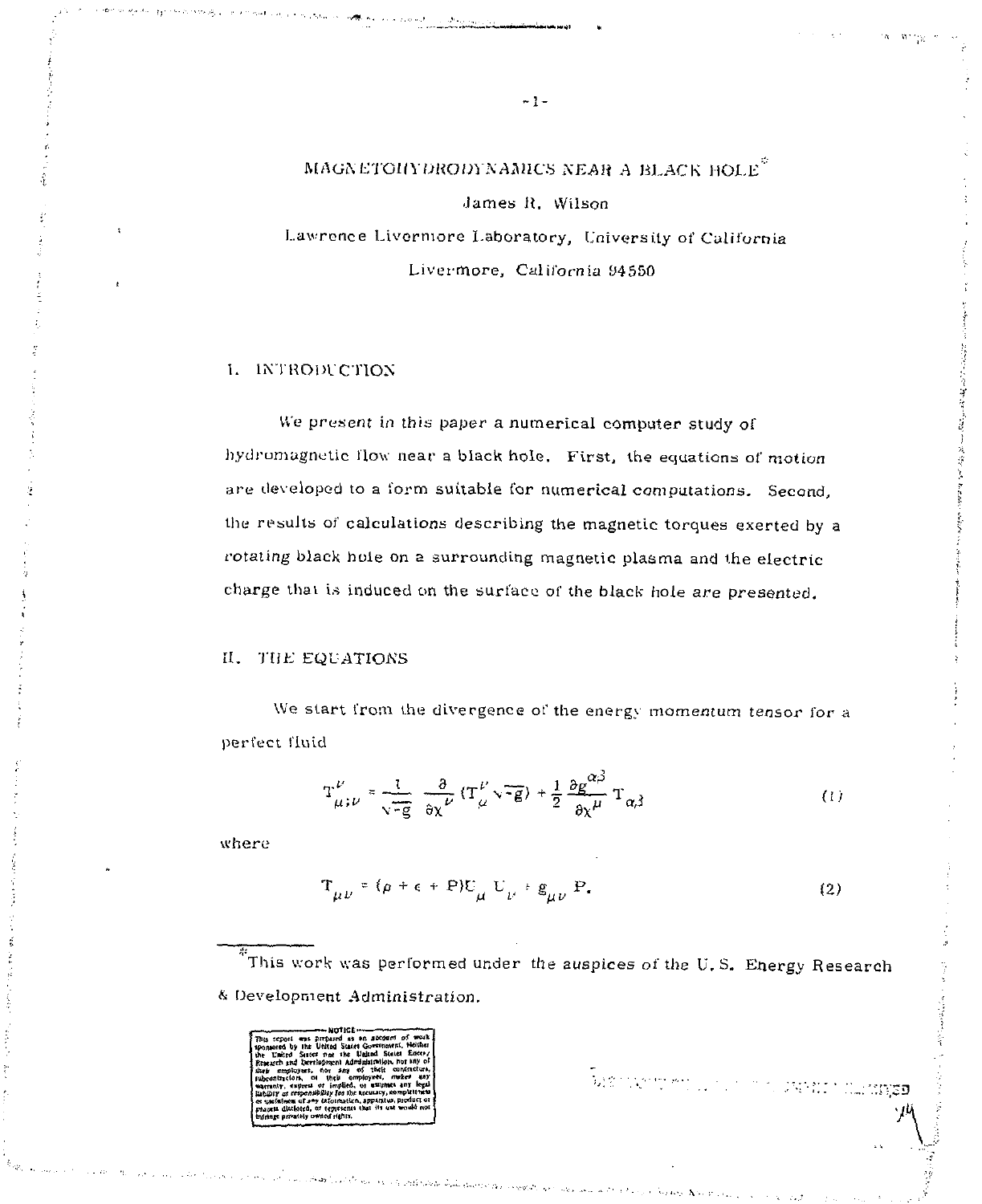To put this in a form suitable for computations, a momentum density  $S_{\mu} = (\rho + \epsilon + P)U_{\mu} U^{\dagger}$ , a time four velocity  $V^{\mu} = U^{\dagger} U^{\dagger}$ , and a number density  $D = \rho U^{\dagger}$  are introduced, where  $\rho$  is the proper number density of the fluid, c is the proper thermal energy density, *I'* is the pressure, and  $U^{\mu}$  is the usual four velocity.

With manipulation, the energy and particle conservation equations become

$$
\frac{1}{\sqrt{-g}} \frac{\partial}{\partial x} (S_{\mu} V^{\nu} \sqrt{-g}) + \frac{\partial P}{\partial x^{\mu}} + \frac{1}{2} \frac{\partial g^{\alpha\beta}}{\partial x^{\mu}} \frac{S_{\alpha} S_{\beta}}{S^{\xi}} = 0
$$
 (3)

and

$$
\frac{1}{\sqrt{-g}} \frac{\partial}{\partial x} \left( D V^{V} \sqrt{-g} \right) = 0.
$$
 (4)

While these equations are sufficient to determine hydrodynamic flow, it is preferable to use only the three space-like momentum elements of Eq. (3) and the time-projected part of  $T_{\nu;\mu}^{\mu}$  to find the time behavior **of < ,** 

Consider  $U^V T^{\mu}_{\nu m} = 0$ . Then, using the condition  $U^V U_{\mu} + 1 = 0$  to evaluate and simplify the divergence terms, and introducing an energy density  $E = \epsilon U^t$ , the energy equation becomes:

$$
\frac{\partial}{\partial x^{\mu}}\left(\mathbf{E}V^{\mu}\sqrt{-g}\right) + \mathbf{P}\frac{\partial}{\partial x^{\mu}}\left(U^{\dagger}V^{\mu}\sqrt{-g}\right) = 0.
$$
 (5)

These equations have now been made as similar as possible to the Newtonian Eulerian hydrodynamic equations, for which a large body of numerical methodologies exist.

Next, we add the equations for the magnetic fields. At the slart we specialize to axial symmetry. The magnetic field is described by two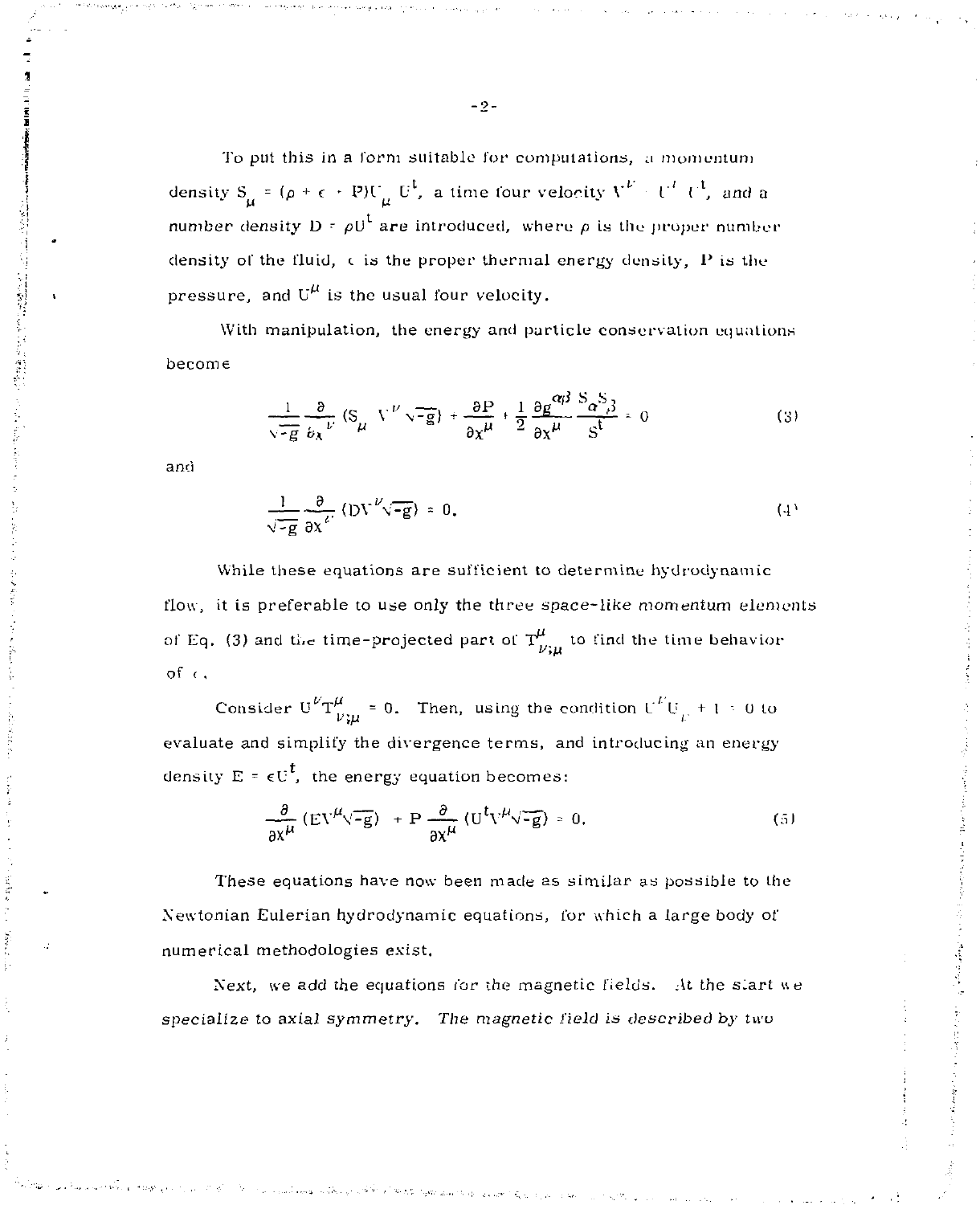independent variables:  $H_{\mathcal{A}}$ , the component of the magnetic field about the axis of symmetry; and  $A_{\vec{p}}$ , the vector potential component about the symmetry axis. Consider the plasma as a perfect conductor expressed by setting the comoving electric field U<sup>H</sup>  $F_{\mu\nu}$  equal to zero, where  $F_{\mu\nu}$ is the electromagnetic field tensor. With the condition of a zero electric field the components of the electromagnetic tensor are

$$
F_{RZ} = H_{\phi} F_{R\phi} = \frac{\partial A_{\phi}}{\partial R}, \quad F_{Z\phi} = \frac{\partial A_{\phi}}{\partial Z}, \tag{6}
$$

$$
\mathbf{F}_{\mathbf{t}\mathbf{Z}} = \mathbf{V}^{\phi} \mathbf{F}_{\mathbf{Z}\phi} - \mathbf{V}^{\mathbf{R}} \mathbf{F}_{\mathbf{R}\mathbf{Z}}, \ \mathbf{F}_{\mathbf{t}\mathbf{R}} = \mathbf{V}^{\phi} \mathbf{F}_{\mathbf{R}\phi} + \mathbf{V}^{\mathbf{Z}} \mathbf{r}_{\mathbf{R}\mathbf{Z}}.
$$

and

$$
\mathbf{F}_{\mathbf{t}\phi} = -\mathbf{V}^{\mathbf{R}}\mathbf{F}_{\mathbf{R}\phi} - \mathbf{V}^{\mathbf{Z}}\mathbf{F}_{\mathbf{Z}\phi^*}
$$

This last equation can be reinterpreted as the time-evolution equation for the vector field component  $A_{\hat{p}}$ 

$$
\frac{\partial A_{\phi}}{\partial t} = -v^R \frac{\partial A_{\phi}}{\partial R} - v^Z \frac{\partial A_{\phi}}{\partial Z}.
$$
 (7)

The time evolution of  $H_0$  is found from the Maxwell equation

*p* 

 $F_{\mu\nu;\eta} + F_{\eta\mu;\nu} + F_{\nu\eta;\mu} = 0$ , with  $\mu = R$ ,  $\nu = Z$ ,  $\eta = t$ . (Other components of the equation are solved identically by choosing  $A_{\dot{0}}$  and  $H_{\dot{0}}$  to describe the magnetic field.)

The equation for H *,* is

$$
\frac{\partial H_{\phi}}{\partial t} = \frac{\partial}{\partial Z} \left( \nabla \phi \frac{\partial A_{\phi}}{\partial P} - \nabla^{Z} H_{\phi} \right) - \frac{\partial}{\partial R} \left( \nabla \phi \frac{\partial A_{\phi}}{\partial Z} - \nabla^{R} H_{\phi} \right) \,, \tag{8}
$$

Finally, the electromagnetic force  $F_{\mu\nu} J^U$  must be added to the momentum equation where  $J' = \frac{1}{\sqrt{-g}} \frac{\partial}{\partial x^{\mu}} (F^{\mu \nu} \sqrt{-g})$  is the electric current,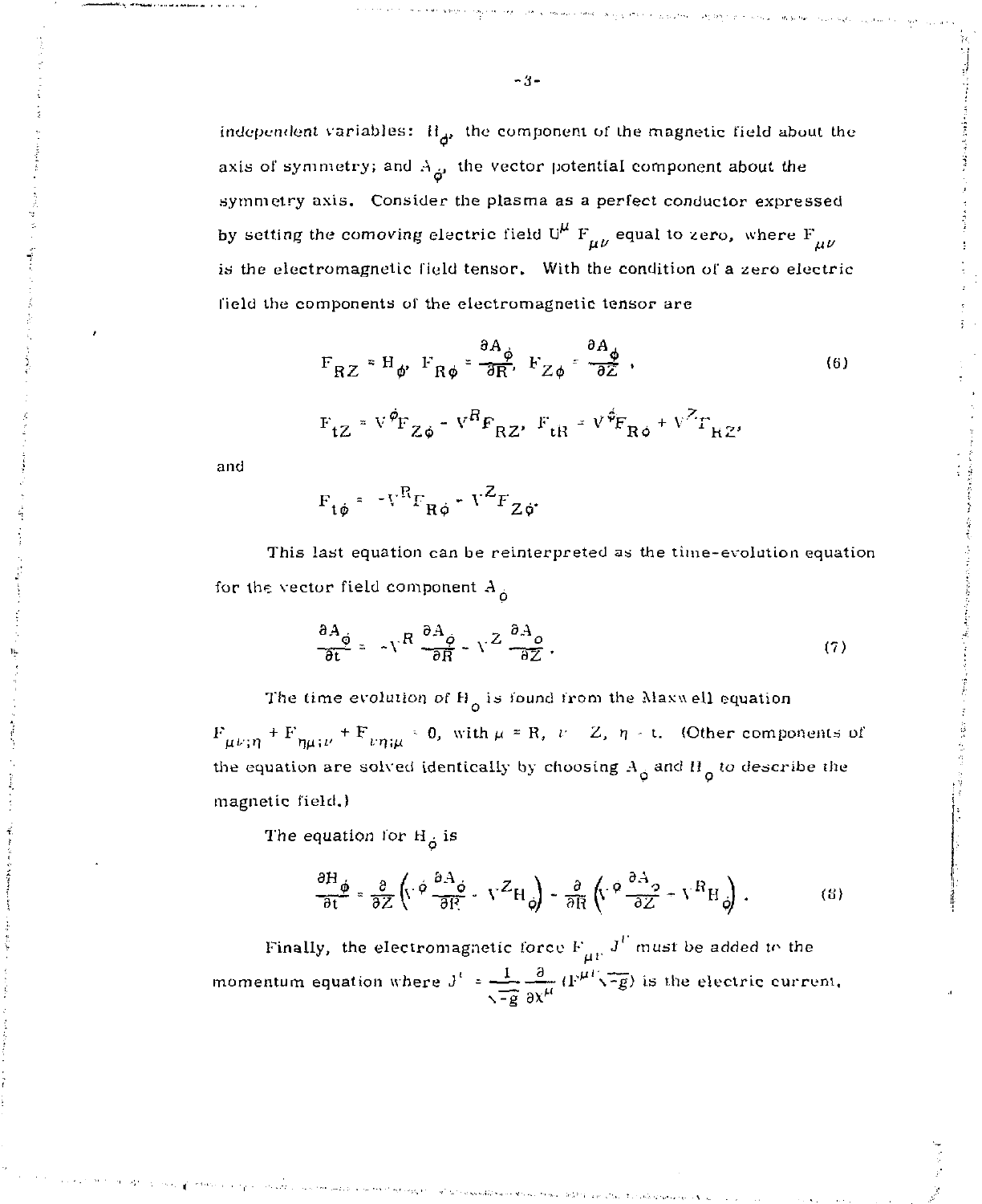Because the plasma is a perfect conductor, no additional terms occur in the *energy* equation.

In the rest *oi'* the paper we are concerned only with a static metric. To recapitulate, the equations in this situation are

$$
\frac{\partial D}{\partial t} + \frac{1}{\sqrt{-g}} \frac{\partial}{\partial x} (\sqrt{-g}V^{i}D) = 0
$$
\n
$$
\frac{\partial E}{\partial t} + \frac{1}{\sqrt{-g}} \frac{\partial}{\partial x^{i}} (\sqrt{-g}V^{i}D) + P \left[ \frac{\partial U^{t}}{\partial t} + \frac{1}{\sqrt{-g}} \frac{\partial}{\partial x^{i}} (\sqrt{-g}V^{i}V^{i}) \right] = 0
$$
\n
$$
\frac{\partial S}{\partial t} + \frac{1}{\sqrt{-g}} \frac{\partial}{\partial x^{i}} (\sqrt{-g}V^{i}E) + P \left[ \frac{\partial U^{t}}{\partial t} + \frac{1}{\sqrt{-g}} \frac{\partial}{\partial x^{i}} (\sqrt{-g}V^{i}V^{i}) \right] = 0
$$
\n
$$
\frac{\partial S}{\partial t} + \frac{1}{\sqrt{-g}} \frac{\partial}{\partial x^{i}} (S_{j}V^{i} \sqrt{-g}) + \frac{\partial P}{\partial x^{j}} + \frac{1}{2} \frac{\partial g}{\partial x^{j}} \frac{\partial S_{j}^{2}}{\partial x^{j}} + J^{F}V_{F^{j}} = 0
$$
\n
$$
\frac{\partial H}{\partial t} \frac{\partial}{\partial t} = \frac{\partial H}{\partial Z} \left( V \cdot \theta \frac{\partial A_{0}}{\partial R} - V^{Z}H_{0} \right) - \frac{\partial}{\partial R} \left( V \cdot \theta \frac{\partial A_{0}}{\partial Z} + V^{H}H_{0} \right)
$$
\n
$$
\frac{\partial A_{0}}{\partial t} = -V^{R} \frac{\partial A_{0}}{\partial R} - V^{Z} \frac{\partial A_{0}}{\partial Z},
$$
\n(2)

The  $V^{\hat{i}}$  are found from  $S_{\hat{i}}$ , D, and E by using the velocity normalization condition  $U^{\mu}U_{\mu} \neq 1 = 0$ . A perfect gas equation-of-state with an adiabatic coefficient of 1.5 completes the hydrodynamic description of the system. *A* coefficient of 1.5 was chosen because the electrons are completely relativistic while the ions are weakly relativistic at the level where shock waves are formed.

We use the Boyer-Lindquist form of the Kerr metric expressed in cylirdrical K, Z coordinates.

$$
\neg 4 =
$$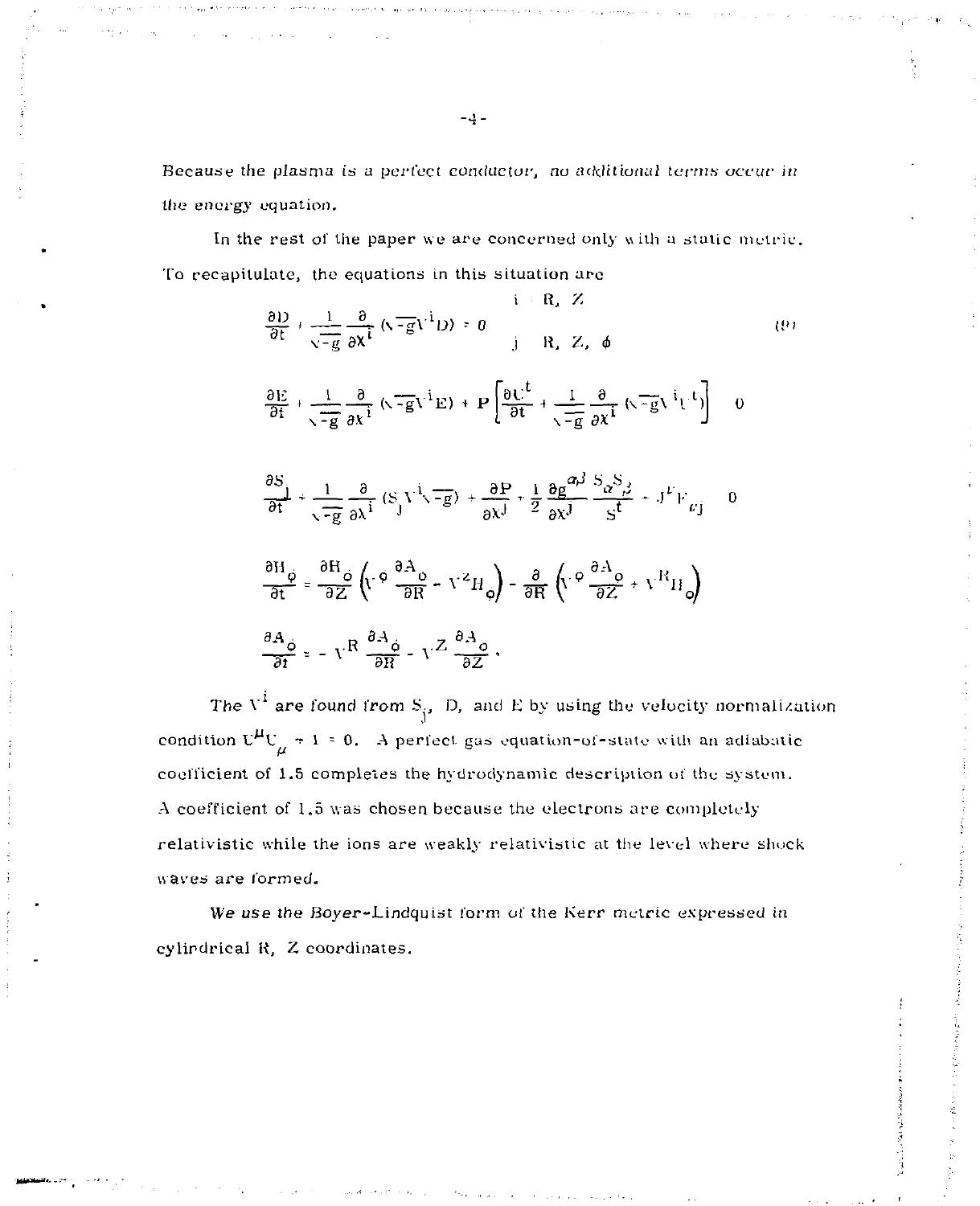have any discernable effect on the plasma flow. A calculation was also performed with counter-rotating plasma  $a = 1$ ,  $A = -4$ , and  $H = 0.01$ . Even with these large values of  $A$  and  $B$ , the plasma flowed smoothly, though not straight into the hole. No shock wave was formed.

## **SUMMARY**

We looked at very specialized cases of accretion onto a black hole and noted two main effects; the induction of charge on a black hole and the extraction of energy from rotating black holes by the magnetic rigidity. At present it is hard to see what observable effects these processes have. At the moment, the interest Is mostly in principle. What is needed is an analysis of the fields to see if they grow into catastrophically magnetohydrodynamicaliy unstable configurations, and thus produce short bursts of high-energy particles. There is a tendency to form current sheets and concomitant charge sheets on the equator. *In*  the present calculations there is also a build up of density along the equator, which argues against any sudden release of field energy near the waist by, say, field reconnection, because inertial effects would dampen it. When a shock develops, the density near the equator builds up almost an order of magnitude above free-fall density. We might envisage material falling in smoothly with a simple field configuration, building up a complicated field near the hole, and extracting some energy from the hole. It would then become very unstable, releasing a lot of field energy and allowing the material stacked near the hole to fall in. The whole process would then repeat itself. This is very speculative.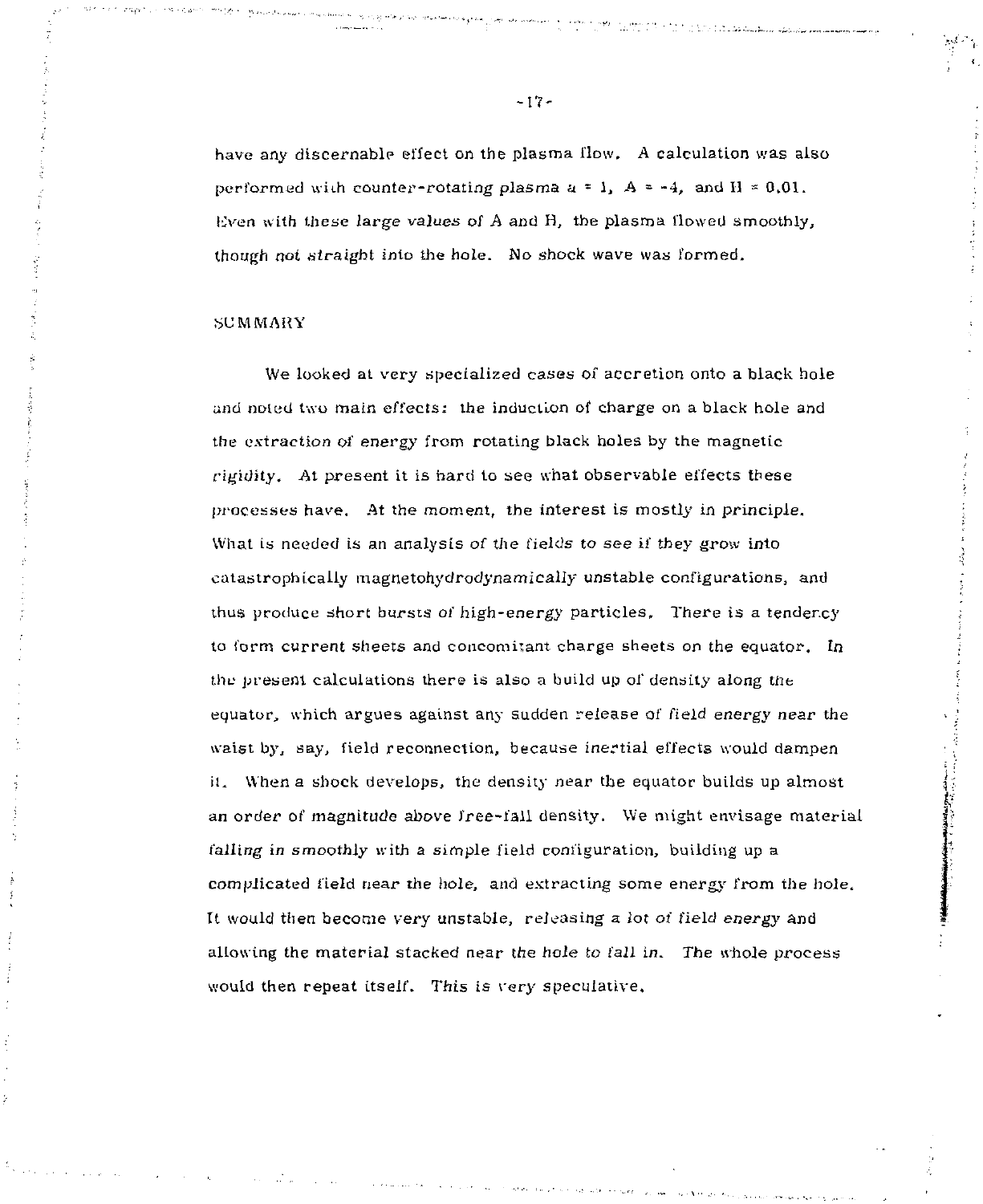$$
g^{RR} = \frac{1}{\rho^2} \left( \frac{Z^2}{\Delta} + \frac{R^2}{r^2} \right); \ g^{RZ} = \frac{RZ}{\rho^2} \left( \frac{\Delta}{r^2} - 1 \right); \ g^{ZZ} = \frac{1}{\rho^2} \left( \frac{R^2}{\rho^2} - \frac{Z^2}{r^2} \right)
$$
(10)

$$
g^{\varphi\varphi}+\frac{r^2}{\rho^2R^2}+\frac{a^2}{\rho^2\Delta}+g^{\varphi t}-\frac{2amr}{\rho^2\Delta};\,g^{tt}=-\left[1+\frac{2mr(\alpha^2+r^2)}{\rho^2\Delta}\right];\,\sqrt{-g}-\frac{R\rho^2}{r^2},
$$

where  $r^2 = R^2 + Z^2$ ,  $\rho^2 = r^2 + a^2 Z^2$ ,  $r^2$ ,  $\Delta = r^2 - 2mr + a^2$ , m is the hole where  $r_{\rm eff}$  is the ratio  $r_{\rm eff}$  and  $r_{\rm eff}$  and the time time time the time time time that the time time

To solve these differential equations, a finite, rectangular mesh is set up in R, Z space. The variables  $S_{\mathbf{i}}$ ,  $A_{\mathbf{i}}$  and  $V_{\mathbf{i}}$  are considered to be set up in R,  $\frac{1}{2}$  or  $\frac{Q}{2}$  . The variables D, E, P, H<sub>e</sub>, and  $g^{(R_1)}$  are centered at the mesh corners. The variables I), *E,* 1<sup>J</sup> , II , and g' ' are for  $a = 0$  so that 20 equal zones span the hole in each direction. Then zones span the hole for a = 1. Outside the hole, zone size increases by a constant factor zone-to-zone so that the outside boundary is 10 times the hole radius. Forty zones span each direction. See Fig. 2 for overall calculational grid.

Many methods exist in the literature of numerical techniques for solving these equations. Several second-order schemes were tried, but were found to give very poor results near the horizon of the hole because of sharp changes in the variables from one zone to the next. The scheme adopted is about the simplest. In convection terms such as  $\frac{1}{\sqrt{\pi}} \int_0^1 (1)^{\frac{1}{2}} \sqrt{-g}$ . the flux of mass in the Z direction across a zone boundary  $\frac{v}{2}$ . represented by  $\mathbf{D}_k$   $(\overline{V}_{k-1}^i - \overline{V}_{k-1+1}) \cdot (\sqrt{-g}_{k-1} + \sqrt{-g}_{k-1+1}) \cdot (\overline{R}_{1+1} - \overline{R}_{1+1})$ 

Where  $D_0$  is the density in the zone behind the zone boundary with respect to the velocity, i.e., if  $V_{K,J} + V_{K,J+1}$  is greater than zero,  $D_b = D_{K-1,J'}$  otherwise  $D_b = D_{K,J'}$  In all but convection terms, straight arithmetic averages are used to make all terms in any equation center at

-5-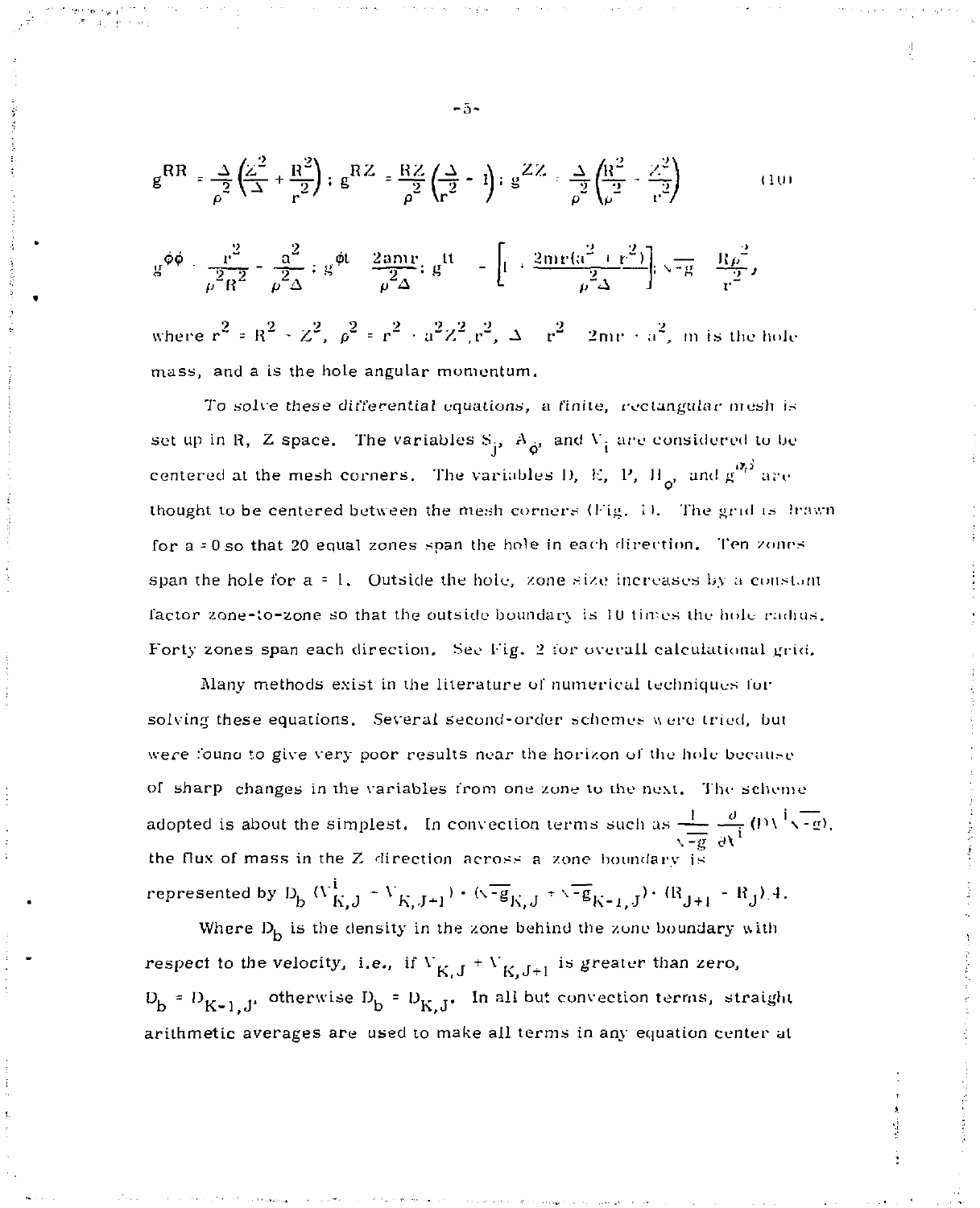the same point in space. The non-transport part of the momentum equation is time-centered one-half time-step from the transport-type equations. Pressure in the energy equation is time-centered with respect to the new and old energies, otherwise all equations use old values to compute the new values. An artificial viscosity, or Richtmyer-Von Neumann dissipation pressure is introduced to provide the correct entropy change in shock waves. Dissipation pressure is

$$
Q = D\left[\left(\Delta_{R}V^{R}\right)^{2} + \left(\Delta_{Z}V^{Z}\right)^{2}\right],
$$

 $\Delta_{\mathbf{p}}\mathbf{V}^{\mathbf{R}}$  is the change in R velocity across a zone in the R direction. Here, Q is equal to zero unless  $\frac{\partial \rho}{\partial t} > 0$  and  $\Delta_R V^R \le 0$  or  $\Delta_Z V^Z \le 0$ . The Q pressure is added to the P pressure everywhere that  $P$  occurs in the equations of motion.

We made test calculations to study the accuracy of the snock calculations in flat space. The error in shock compression was about  $5<sup>n</sup>$ for nonrelativistic shocks and rose to about 20" for a shock velocity of 0.005, which is much higher than encountered in these calculations. Shock waves form a few black hole radii out, and hence the velocities are about one-half to one-third of light velocity,

The metric is singular on the horizon because the  $\Delta$  term disappears on the horizon. Numerical problems very close to the horizon are avoided when a minimum of 0.025 m<sup>2</sup> is placed on  $\Delta$ . This allows material to actually fall into the nole. The self-gravitational effects of the plasmas are assumed to be negligible.

A test calculation was also made for material free-falling into a Schwartzchild hole with no internal, retational, or magnetic energy. The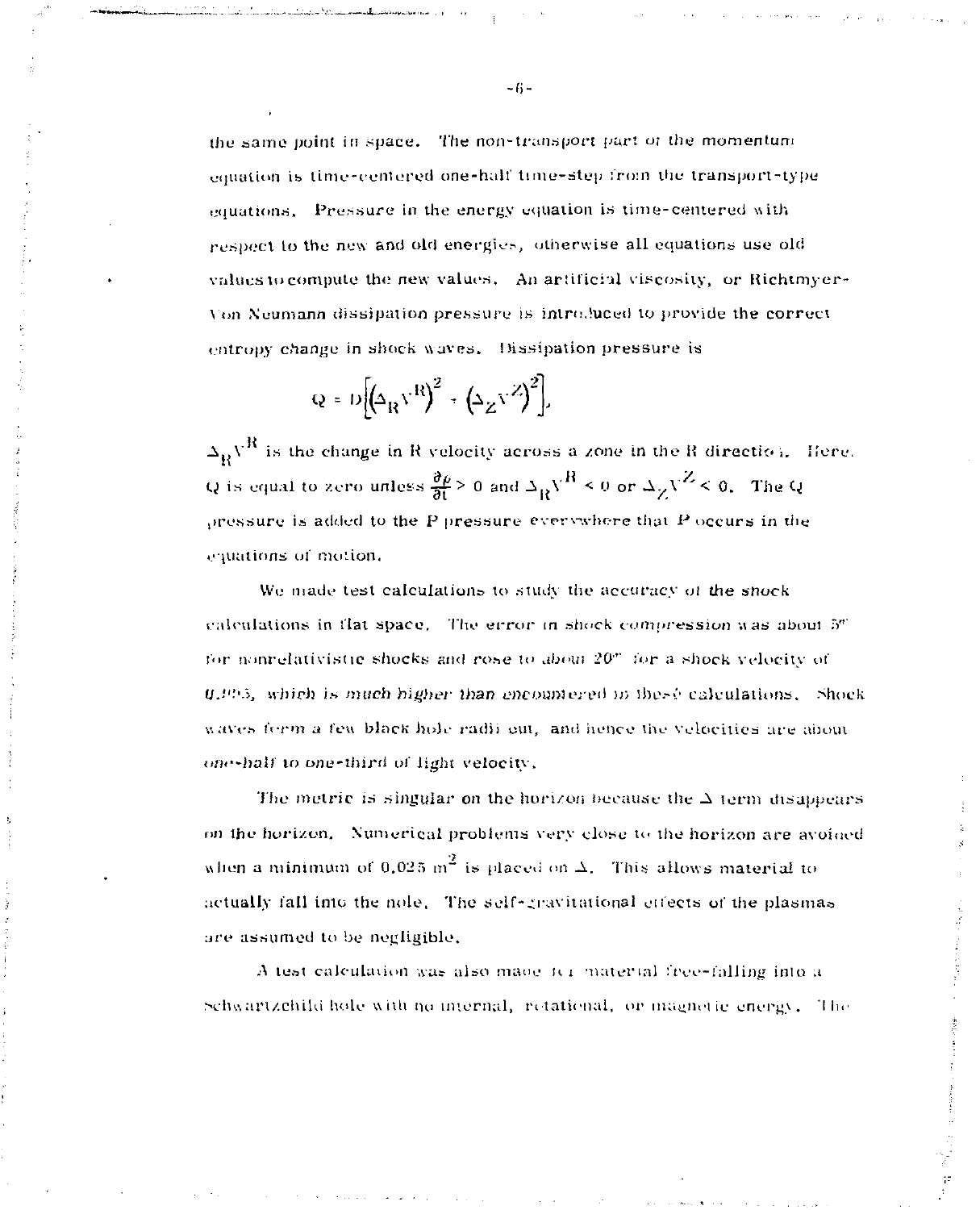magnitude of the velocities was good, but the directions were inclined slightly from the  $45^\circ$  line toward the equator and the axis. Just outside the horizon, the density at the waist and axis was 2 to 3 times the density at 45<sup>c</sup>. The density along the 45<sup>e</sup> line is very close to the true solution. If the present simple differencing scheme is used in a Newtonian calculation, the same divergence toward the waist and axis is observed. This is because the zones are not square. In the Newtonian calculation this divergence can be eliminated by higher *unlet-* corrections. However, these more complicated difference methods, when used with the relativistic equations, are unstable near the horizen. Although a density factor of three may seem large, the density of free-fall, pressureless gas varies as

$$
D \approx 1 r^{3/2} (1 - 2m r),
$$

so that it diverges at the horizon. Also, the value of S<sub>1</sub> near the horizon rises about three to six times that ol' the true solution in these calculations. In this case  $S_t$  varies in the same manner as D, however  $S_t$  is found by the velocity renormalization condition, und the momentum density varies as

$$
S_{\mathbf{r}} \triangleq 1 \left( \mathbf{r} - 2\mathbf{m} \right)^2
$$

Indirectly, S<sub>t</sub> is more divergent than *I)* near the horizon. (Most of the interesting action in the following calculations occurs a few hole radii t'rom the hole so that large errors close to the horizon will hopefully not overly affect the results.) A too large  $S<sub>r</sub>$  increases the inward gravitational forces relative to the centrifugal and magnetic forces.

 $-7-$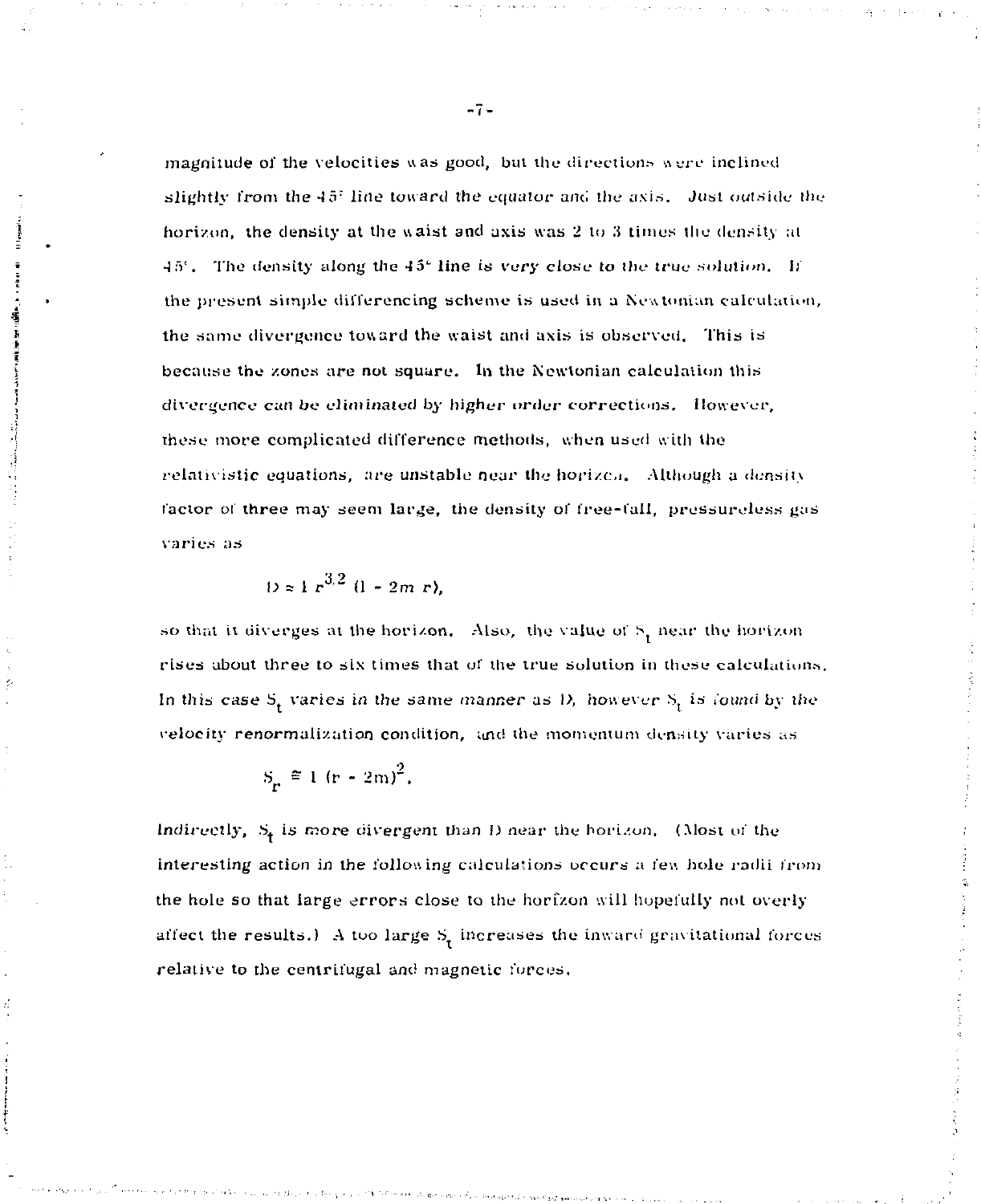## 111. EXAMPLE CALCULATIONS

For these calculations, a grid mesh is set up in an R.  $Z$  space extending from zero to about 10 to 20 times the gravitational radius,  $m(G - c + 1)$ , Material is introduced at the outer boundary with a density and an R, Z velocity that uniform, cold, nonrotating material falling from infinity would have.

$$
0 = 1/\Big[\mathbf{r}\sqrt{2mr}\,(1 - 2m/r)\Big],
$$
  

$$
S_{\rm R} = -R/\Big[r^3(1 - 2m/r)^2\Big], S_{\rm Z} = -Z/\Big[r^3(1 - 2m/r)^2\Big]
$$

'1 lie magnetic field and angular momentum about the Z axis are added to this cold material. The boundary is far enough (rem the origin, and the added fields and angular momentum are small enough so that if the material had fallen from infinity with those values of magnetic flux and angular momentum, the flow would have been only slightly affected. These boundary conditions are rather specialized, but they could represent the inside flowin black hole accretion from a solar wind. The range of angular momentum values considered here may be too low for most real astronomical situations. i.e., disk accretion. A main reason for considering this type of accretion is that it develops quickly on the characteristic hydrodyn .mic time scale.

It may be useful to consider a few elementary, relevant facts of orbits about a black hole (Bardeen, Press, and Teukolsky,  $1972$ ).<sup>1</sup> In a Schwartzchild metric, the rainimum radius and minimum specific angular momentum for stable circular orbits in the equator are 6 m and  $2\sqrt{3m}$ ,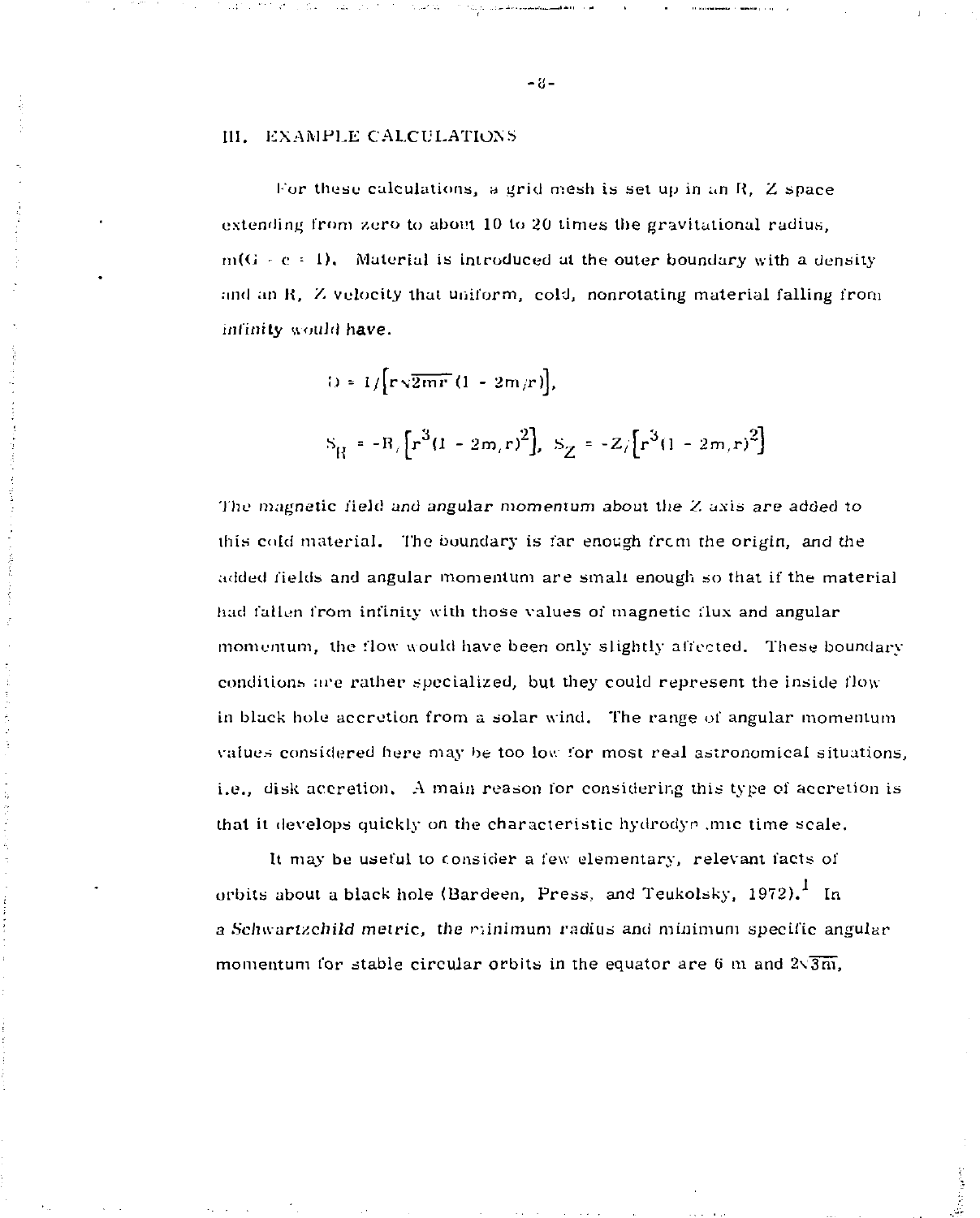respectively. Angular momentum values in the examples are always less than the above values so that material cannot be stopped by rotation alone. However, the shear in angular velocity produces large toroidal (H<sub>x</sub>) fields from an initial poloidal field  $(H_R, H_Z)$ . If enough field pressure is developed this way, material is slowed sufficiently to produce a shock wave, even with relatively low angular momentum. In an extreme Kerr metric, the last stable circular orbit is at the horizon and has an angular momentum of only  $2\sqrt{3}$ . Even without angular montentum, particles rotate about a Kerr hole and, if any poloidal field is present, the total magnetic field is strongly amplified and retards the inward flox. Also, relatively small angular momentum (of the order of unity) will affect the flow if *the* plasma is corotating with an extreme Kerr hole. The dragging of inertial frames in the Kerr metric can be thought of as adding Coriolis force  $\omega U_{\alpha}/R$  where  $\omega$  is the angular velocity of the inertial frame.

The calculations are limited by three variables: a, the angular momentum of the black hole, (henceforth the mass m of the hole will lie taken as one);  $A$ , the specific angular momentum of the infalling gas at the equator boundary; and, H, the ratio of magnetic field energy density to Plasma mass density at the boundary. The magnetic field at the boundary is taken as totally poloidal. It is dominantly an  $H<sub>z</sub>$  field along the cylindrical boundary. Because the density decreases along the cylindrical boundary going from the equator, the field intensity also decreases; the field is not strictly an H<sub>12</sub> field. All points not on the equator are given an angular momentum of  $A(R/R<sub>e</sub>)$  where  $R<sub>e</sub>$  is the cylindrical radius at the equator. The average angular momentum per unit mass is approximately 5 *!6* of the nominal value *A,* because the

無法を見る こうしょう なま

 $-9-$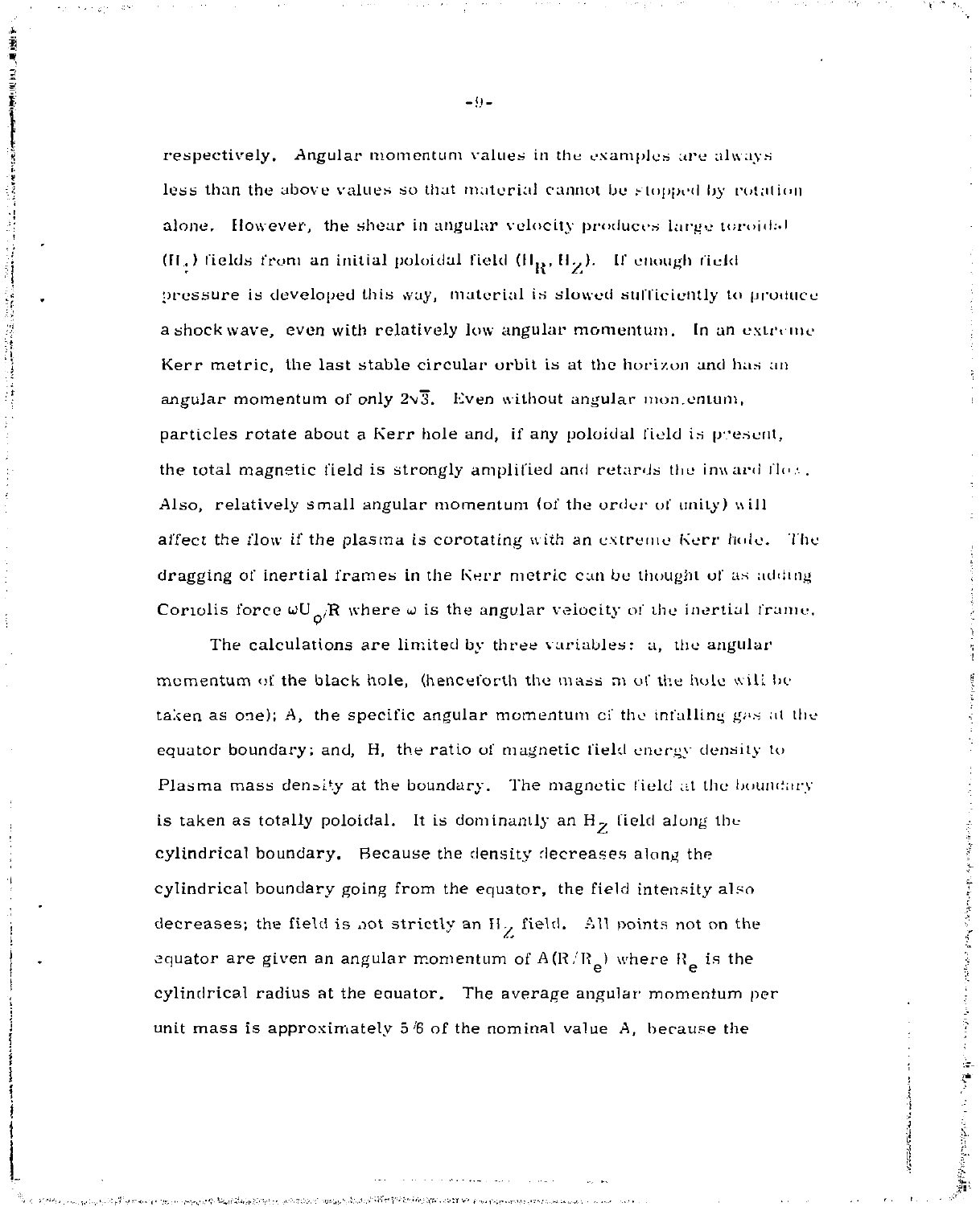outside of the calculational mesh is usually square. Calculations are symmetric with respect to the equator,  $Z \approx 0$ , plane.

 $\frac{1}{2}$   $\frac{1}{2}$   $\frac{1}{2}$   $\frac{1}{2}$   $\frac{1}{2}$   $\frac{1}{2}$   $\frac{1}{2}$   $\frac{1}{2}$   $\frac{1}{2}$   $\frac{1}{2}$   $\frac{1}{2}$   $\frac{1}{2}$   $\frac{1}{2}$   $\frac{1}{2}$   $\frac{1}{2}$   $\frac{1}{2}$   $\frac{1}{2}$   $\frac{1}{2}$   $\frac{1}{2}$   $\frac{1}{2}$   $\frac{1}{2}$   $\frac{1}{2}$ 

In a previous , super (Wilson 1971)<sup>2</sup> similar calculations were made for the case of no magnetic field. For in-fail into a Schwartzchild ho  $\sigma$ . very large angular momentum was needed to alter the flow from smooth adiabatic infall. Even a large angular momentur; of  $A = 4$  formed only a weak shock wave, and it arose primarily from the material colliding at the equator. The centrifugal force deflects the material from straight in the equator. To really stop material It is probably necessary to use an *A*  appreciably greater than  $2\sqrt{3}$ , the value of angular momentum for the last stable orbit around a Schwartzchild hole. When the material slows down in a shock wave, for example, it acquires more energy per particle, but does not change its angular momentum. It decreases its angular momentum and falls inside the radius of the last stable orbit, even though it began with an angular momentum greater than the angular momentum of the last stable orbit. It can also be pushed into the hole by fluid thermal pressures'. Kerr hole calculations with  $a = 0.7$ ,  $A \approx 3$  and  $a \approx 1$ ,  $A \approx 2$  were marginal for the development of a shocked region. With  $a - 1$ ,  $A = 3$  a strong clear shock developed in the waist region, forming a hot toroidal doughnut of gas in the equatorial region. The internal energy was about 0.1 when the shock region radius had grown to about  $3$ . The radius of the shocked region grew with a velocity of about 0.1 until the shock wave was out to about 10. Whether it slows down at some moderately small radius or keeps growing outward indefinitely is not known. With  $a = 1$ ,  $A = -4$  the centrifugal forces were large far out, and strongly deflected the material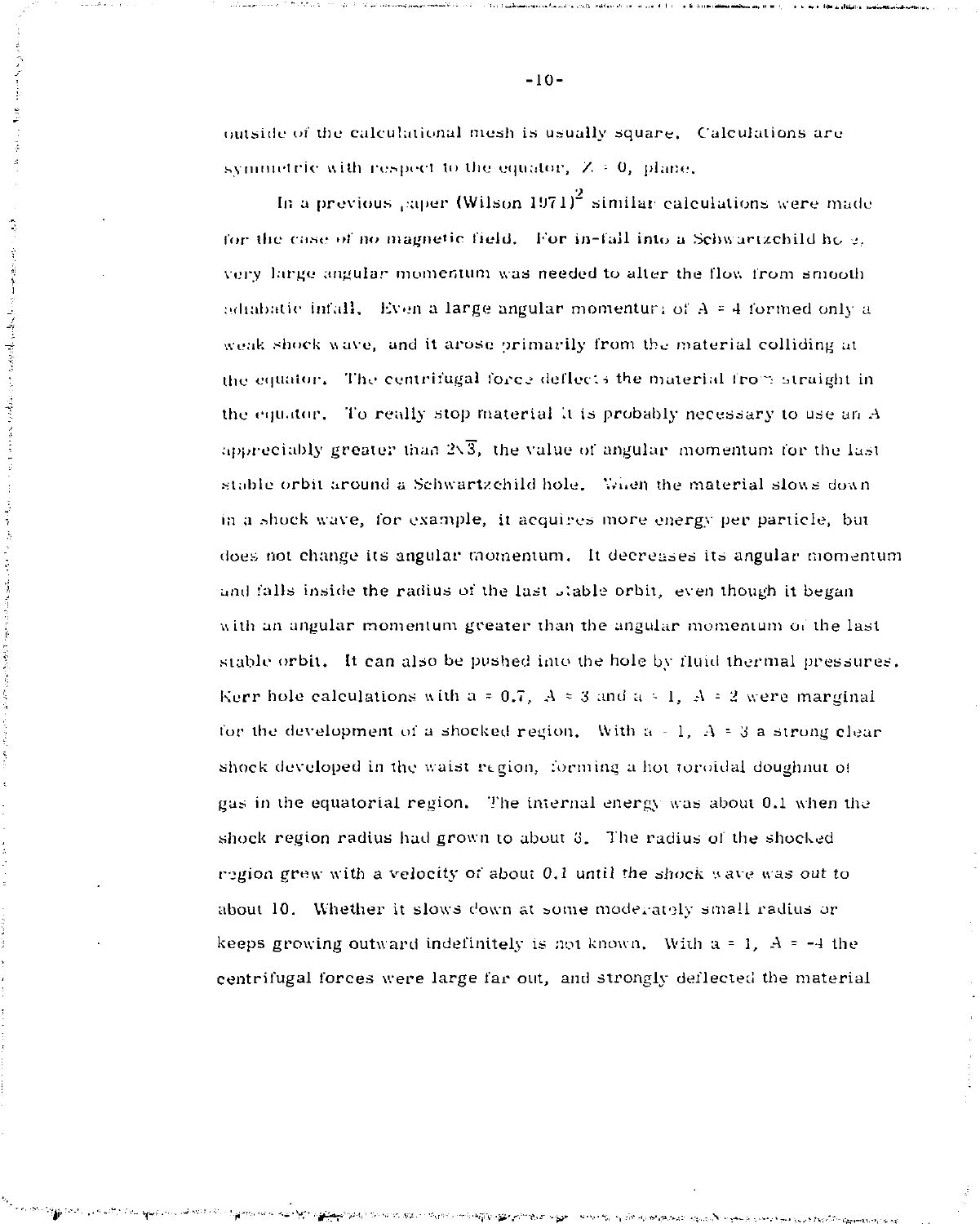toward the waist. In close, the lessening of the centrifugal force by antirotation pulled so strongly on the material that no shock waves were formed. In general, pure hydrodynamic flows tend to be simple.

The first calculation is for free fall into a Schwartzchild hole with a very low angular momentum and magnetic field (a = 0, *A =* 0.0001, and  $H = 0.0001$ ). The flow is only slightly perturbed from spherical infall. However, enough field and nonradial flow is produced to induce a small electric charge on the hole. The electric charge is given by  $e = 2A<sub>A</sub><sup>o</sup>$ A where  $A_{\lambda}^{O}$  is the vector potential on the equator of the hole and equal to the magnetic moment of the hole. Figure 3 shews the magnetic field structure at 90. The poloidal field lines tend toward a radial field configuration, but the field lines are not radial because the material with field in it has only been falling in for a finite time. Also, the field started at a radius of 20 (with the configuration described in the last paragraph) so the field will never become strictly radial. In a radial field, a current sheet forms on the equator. In this calculation the current is concentrated near the equator. The electric charge density is likewise concentrated in the equator region. The electric field lines could be thought of as arising mostly from the horizon of the hole and near the equator. Consider an ideal case of a purely radial magnetic field given by *A* = *A*  $\left(1 - \frac{|\mathcal{Z}|}{r}\right)$ , The toroidal field can be found easily from Eq. (8) and the free-fall velocity  $V^r = \left(1 - \frac{2\pi i}{r} \right) \frac{2\pi i}{r^2}$ ;

$$
H_{\phi} = \frac{1}{r^2} \sqrt{\frac{r}{2m}} A_0 \frac{V \phi(\theta)}{\sin \theta}.
$$

 $-11-$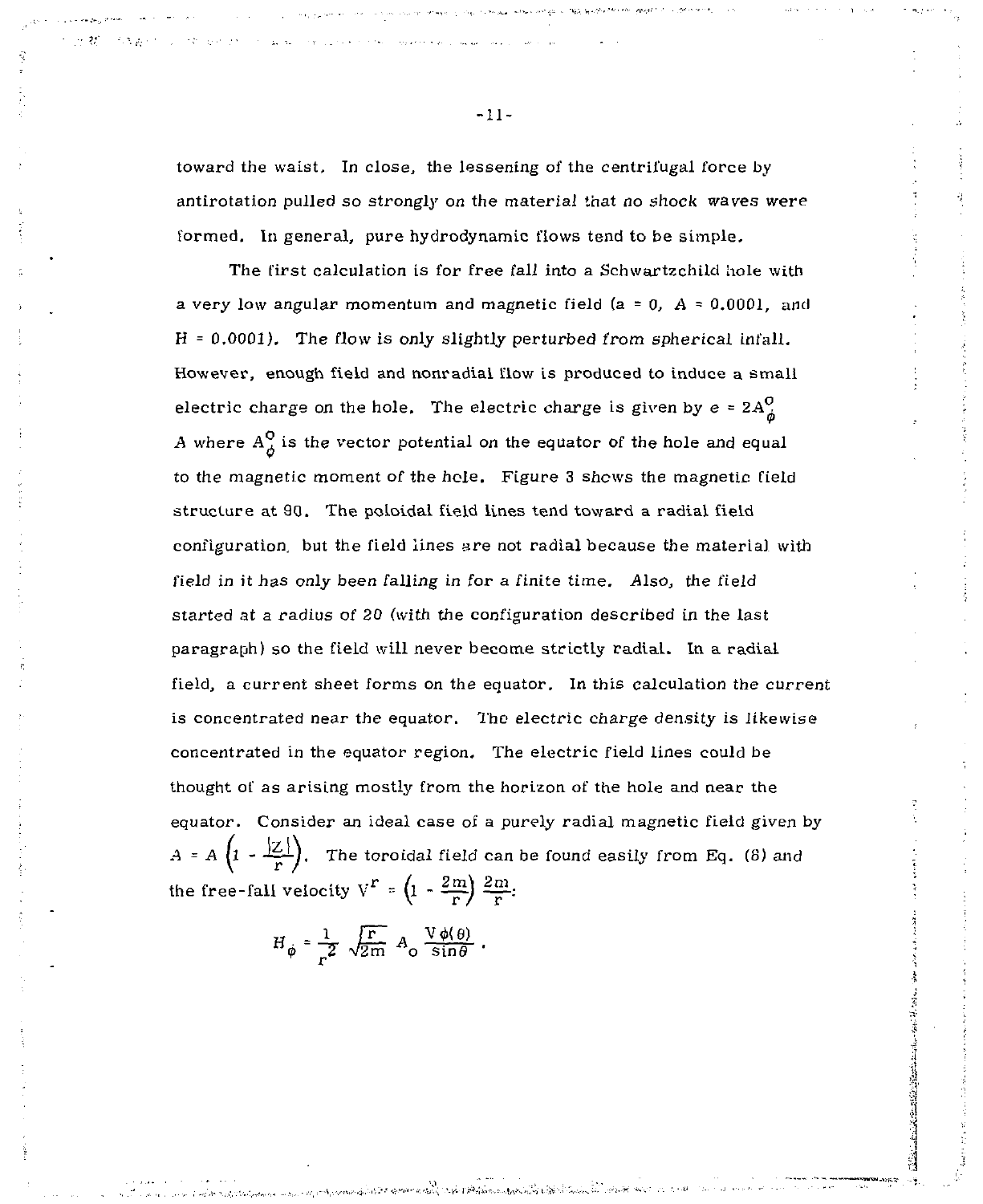In the computer calculations  $V_{\dot{a}}$  = sin<sup>2</sup> $\theta$ , for  $\theta$  small because of the boundary condition on A. Hence  $H_A$  is small near the axis in Fig. 3. The smallness of  $H_A$  near the equator arises because the poloidal field is not radial near the equator. The charge and  $A_{\phi}^{\circ}$  are increasing linearly with time. The radial electric field has two terms,  $U_{\phi}H_{\mu}$  and  $U_{\phi}H_{\phi}$  ( $\theta$  is the spherical polar angle), arising from the condition of perfect conductivity. Breaking the spherical symmetry by either having  $H<sub>a</sub>$  or  $U<sub>a</sub>$  not equal to zero produces a charge. In this low-field, low-rotation example, the charge arises primarily from the  $U_A H_A$  term. If true steady-state accretion exists, with radial infall, the magnetic field would be purely radial and no charge could arise.

The charge on the hole is calculated by the integral of the radial electric field at the inner-most zones over the surface of the hole. Whether the charge belongs to the hole or the infalling gas is obscure. For a star accreting cold material at a rate of m, the density near the horizon is given by

$$
D = \frac{\dot{m}}{8\pi m} \sqrt{\frac{2m}{r}} \frac{1}{(r - 2m + 4\dot{m}m)}.
$$

Integrating this density out from the horizon to a small fraction of the radius, the mass near the hole is

$$
\delta m = 2m\dot{m} \log \frac{(r-2m+4m\dot{m})}{4m\dot{m}}.
$$

Just outside the hole is a moderately large mass with essentially the same mean coordinate density D as the hole density. With the large charge-tomass ratio of electrons  $(2 \times 10^{21})$ , this exterior layer can sustain as large

-12-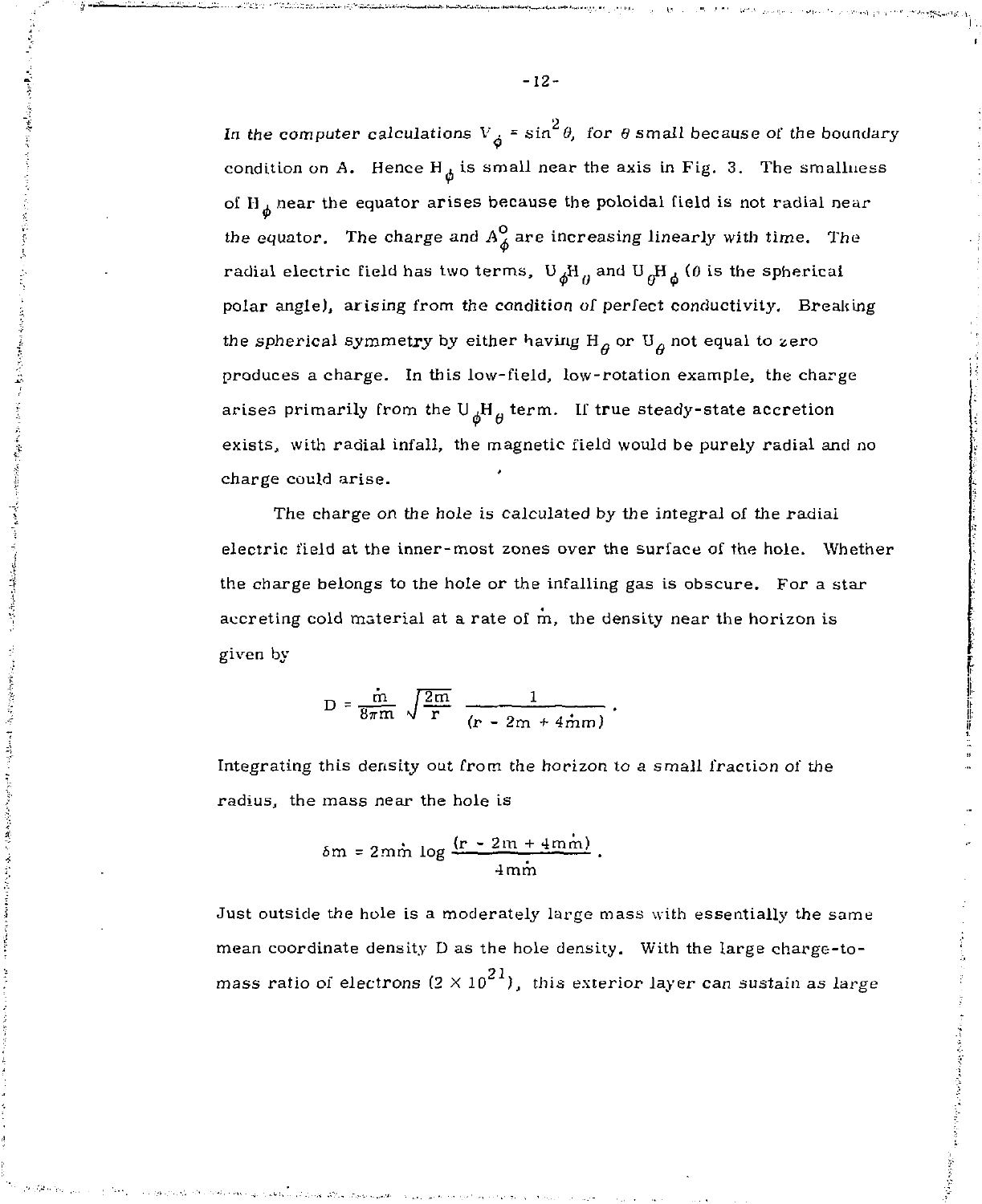a charge as is interesting. For  $m = 10^{17}$  g<sub>/</sub>s,  $m = M\omega$ , and  $\frac{\delta m}{m}$ = 2.2  $\times$  10<sup>-22</sup> log(r - 2m + 4mm)/4mm. Analytical solutions presented elsewhere in the proceedings show that charge can be induced onto black holes by external fields, but these are static, or steady-state, solutions that have had infinite time for the field to penetrate the hole.

For the simple solution of steady radial infall, whose  $A_{\phi}$  is a function of  $\theta$  only,  $H_{\theta} = 0$  everywhere. For nonsteady radial flow,  $(\theta A_{\phi}/\theta t) =$ - V<sup>r</sup>( $\partial A_{\mu}/\partial r$ ). Since V<sup>r</sup> approaches zero at the horizon, H<sub>a</sub> diverges near the horizon. In steady flow the field lines can be thought of as all lying on top of each other at the horizon. That is, while  $H_{\rho} \approx 0$  up to the horizon, it is singular at the horizon. In the real world the  $H<sub>A</sub>$  just becomes large, of the order of  $1/(1 - 2m/r)$ , which tends to  $1/4m$ . The magnetic field in a local tetrad has the physical *component* 

$$
H_{(\theta)} \cdot \frac{H_{\theta}}{r^2 \sin^2 \theta} \left(1 - \frac{2m}{r}\right)^{1/2}.
$$

The ratio of densities  $D/H_{(A)}^2$   $\circ$  thus tends to a constant value, i.e., it is neither zero nor infinity.

The next calculation uses  $a = 0$ ,  $A = 0.0001$ , and  $H = 0.01$ . This magnetic field is large enough to strongly deflect the material from its free-fall motion. Figure 4 snows how the charge and equatorial magnetic flux vary with time. The charge changes sign because both  $H_{\phi}$  and  $U_{\theta}$  are reversing signs near the horizon. *The* magnetic field configuration is shown in Fig. 5. The velocity vectors are closely parallel to the field lines, and the materia] is only modestly slowed from its free-fail velocity.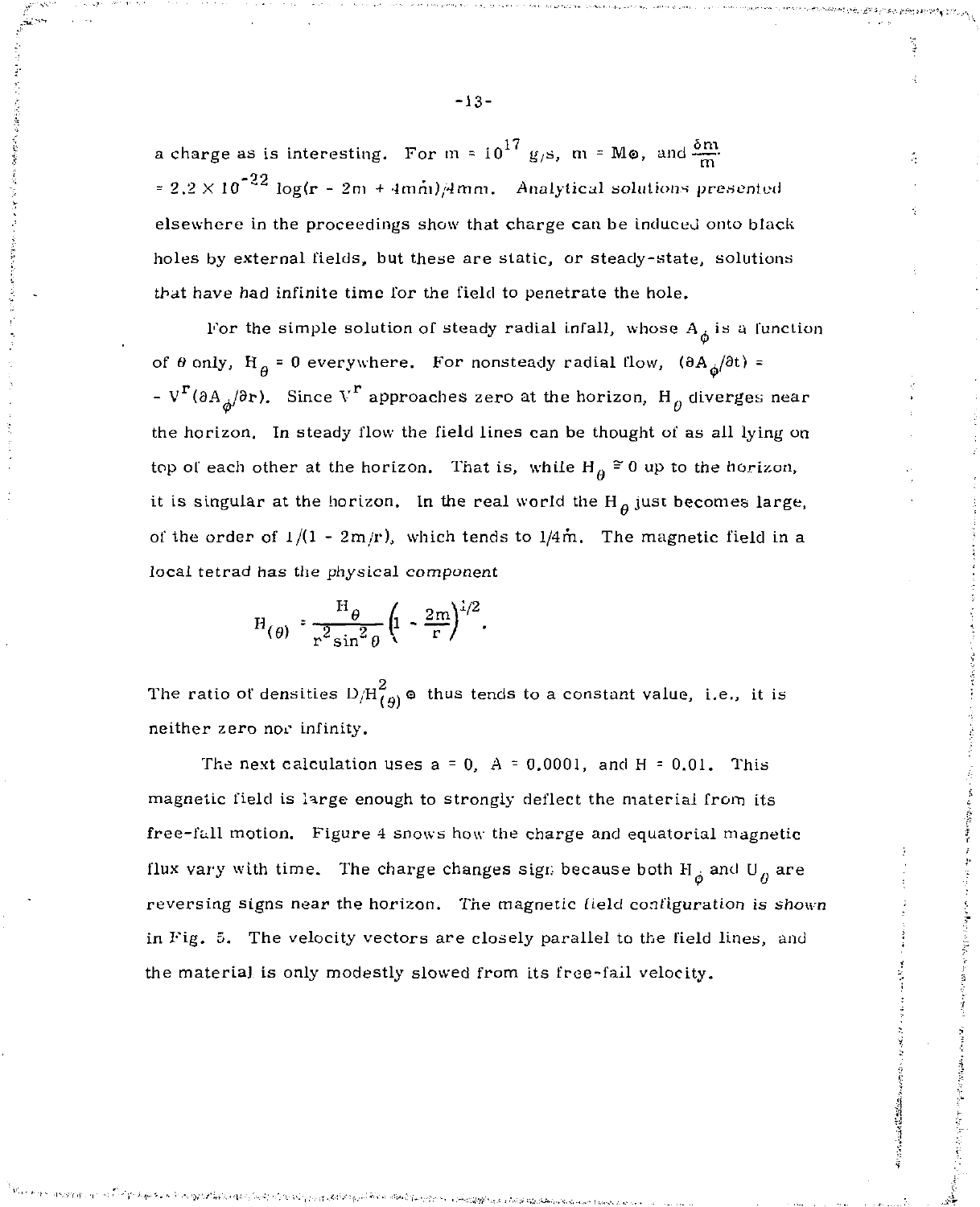For free-fall into a black hole, the angular velocity

$$
V^{\phi} = -\left(1 - \frac{2m}{r}\right) \frac{V_{\phi}}{r^2 \sin{\theta}^2}
$$

Therefore, if  $V_A$  is a function of angle  $\theta$ , only the shear

$$
\frac{\partial V}{\partial r} = -\frac{2}{r^3} \left( 1 - \frac{3m}{r} \right) \frac{V_{\phi}}{\sin^2 A}
$$

reverses sign at a radius of 3 m. In the first calculation the free-fall velocity  $V^{\Gamma}$  goes to zero so that the field  $H_{\star}$  does not reverse sign. In the more general case it is not clear how the field grows near the horizon.

In the last Schwarzchild calculation, the rotational momentum is given a value large enough to modestly affect the flow if no field were present. $^{\rm 2}$ Consider  $A = 2$  and a small value of magnetic field,  $H = 0.0001$ . Here, the centrifugal field deflects material to the waist, enhancing the magnetic field. The rotational shear also builds up the  $H_A$  magnetic field to substantial values. Flow without a magnetic field and with an angular momentum of two forms no shock. However enough additional field generation occurs with this relatively low field to slow the material enough to produce a shock and greatly slow the infall. The field acquires the complicated form shown in Fig. 6. The shock front is at the surface where the poloidal field has kinks. The  $H_{\dot{a}}$  field has a steep gradient at a radius of about  $6$  to  $10$ . The thermal energy behind the shock is about 0.03 units.

Material falling in a Kerr metric experiences a rotational dragging. This dragging is resisted by the rigidity of magnetic fields. This combination of frame dragging and field rigidity leads to the possibility of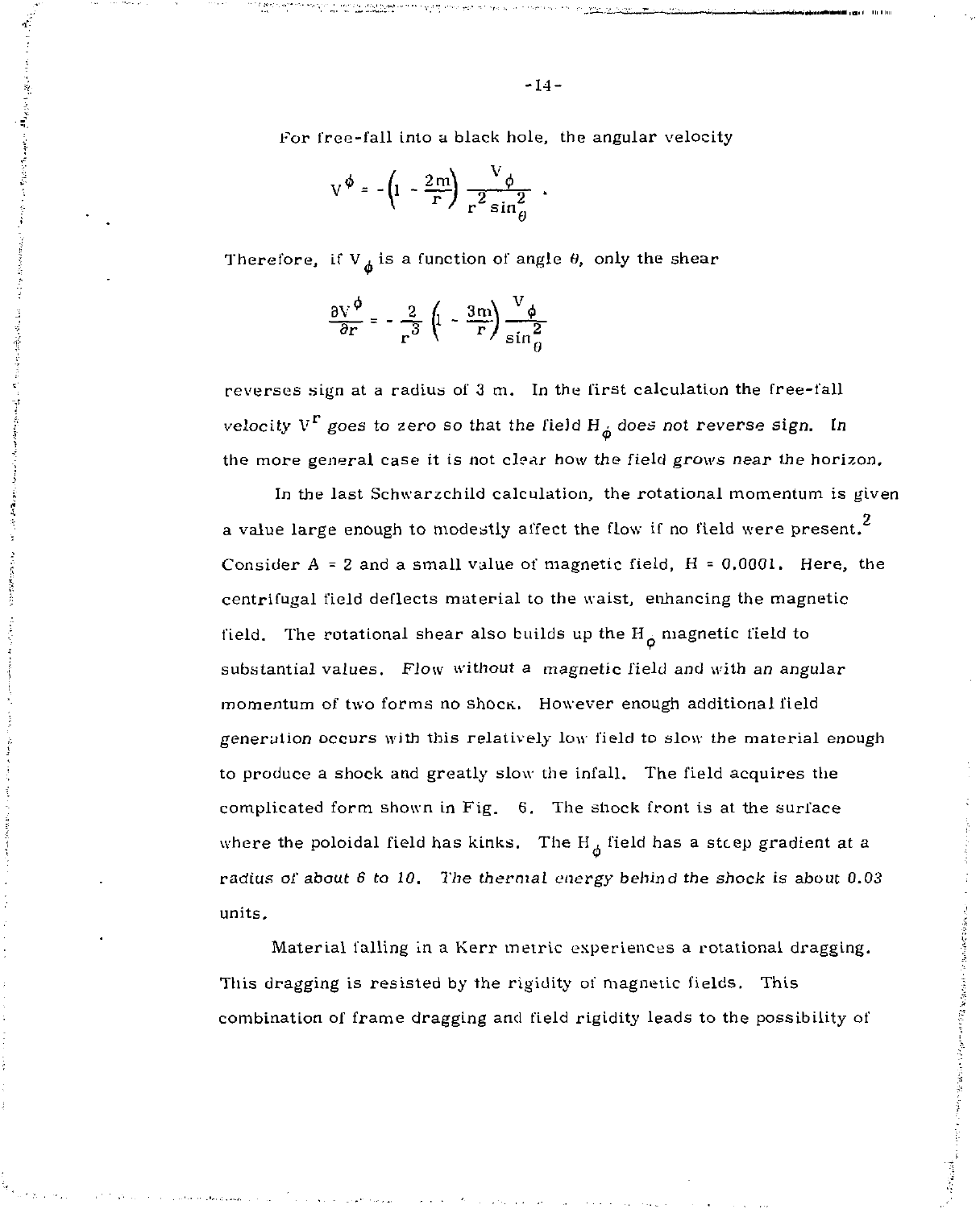extracting energy from the rotating hole. To study this effect in its simplest form, two calculations were run with  $A = 0$ ,  $H = 0.01$ , with a a = 0.7 or 1. With this strong a field, the torque on the infalliny gas is quite significant. In Fig. 7, the specific angular momentum averaged over the total mass of material in the calculational grid is plotted as a function of time (the calculational grid extends out to R,  $Z = 10$ ). Initially, the material in the grid had no magnetic field. The material has to fall from the outside nearly to the horizon before the torques are large enough to have effect. Thus, the angular momentum of the plasma doesn't start to rise until a time of 30. Only in the case of the extreme Kerr is the dragging effect strong. In Fig. 8, the angular velocity of the material and of the inertial frames are compared for the two values of .. The material angular velocity curves result from averaging the angular velocities between 45° and the equator. The speed-up only affects a volume of space rather close to the horizon. When material is corotating with the hole, angular momentum, is still transferred out. The dashed line in Fig. 6 shows the net increase of angular momentum for a calculation «ith  $a = 1$ ,  $A = 1$ ,  $H = 0.0001$ . Because of the weaker magnetic field, the field takes longer to build to where it can affect the material motions. For Fig. 6, the dashed line was shifted about 100 units in time to the left. This case is more interesting because the fields and momentum forces are large enough to partially stagnate the in-falling material and produce a ring of material around the hole with an augmented angular momentum. Figure 9 shows the isoangular momentum contours as well as the field lines and velocity vectors. Outside the  $A = 1$  contour,  $A \stackrel{\sim}{=} 1$  except near the axis.

 $\frac{1}{4}$ 

-15-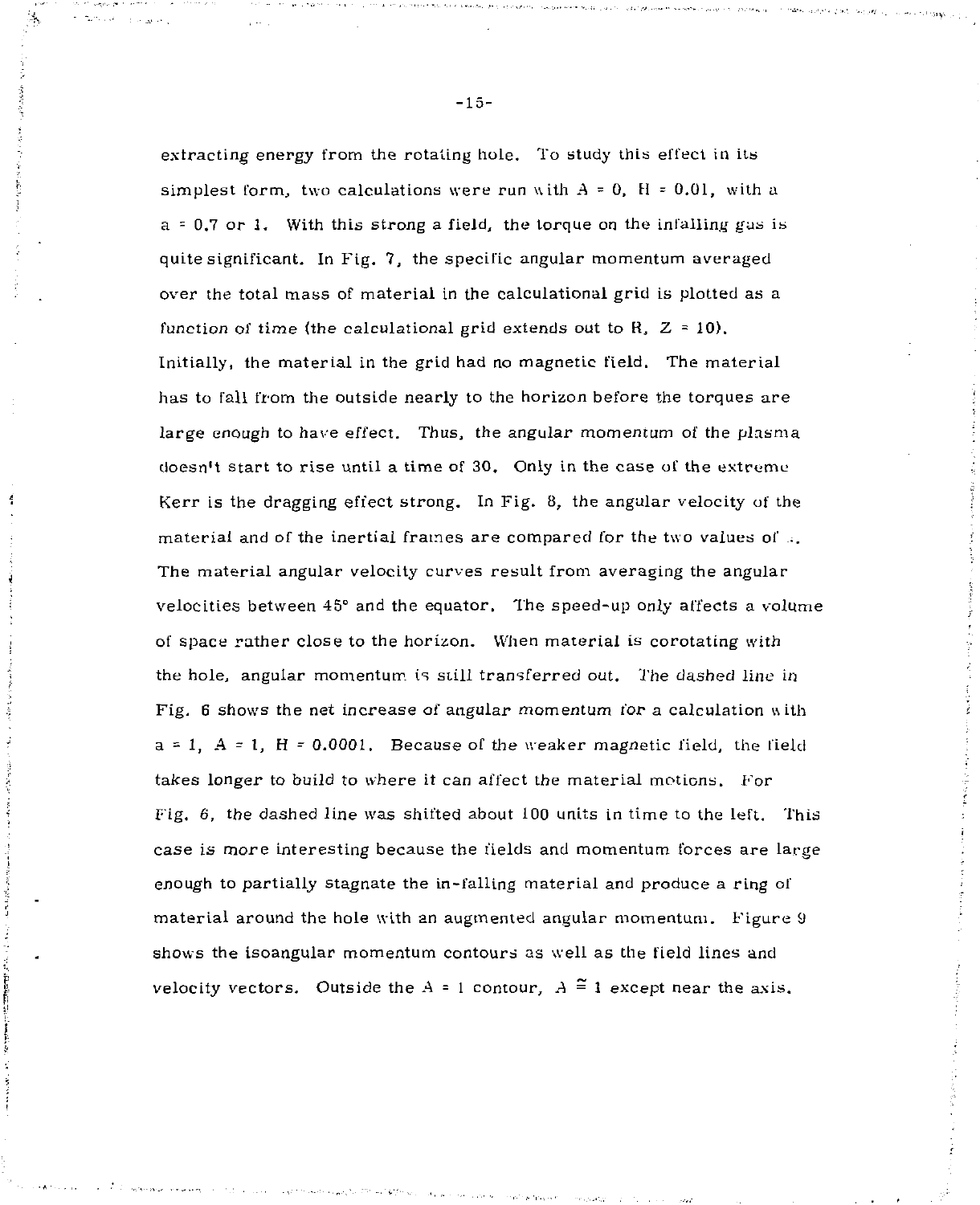The velocity pattern is very typical of all flows resulting in shock formation. *A* swirling region is formed several hole-radii out but the inside of the swirl is always falling into the hole because of lack of support. Material at a radius of 2 to 4 has an angular momentum of  $2$ . However, as it slides down field lines to the hole it will lose that angular momentum. The stagnation region continues to grow slowly with time.

Figures 10 and 11 show the time evolution of the electric charge, the toroidal magnetic field, and the vector potential on the hole for the cases  $a = 1$ ,  $H = 0.0001$ , and  $A = 0$  or 1. Very large charges are generated on the scales of the magnetic fields. The plasma has a charge of sign opposite to the hole charge. It is not quite equal because nonradial field lines leave the calculational mesh with some rotational velocity. The charge from the field lines exiting the calculational region is  $e \approx \int d\vec{A} \, (\vec{v} \times \vec{H})$ , which is small but not negligible. For in-falling material with  $A = 1$ , the plasma charge is almost twice the hole charge. The system would be electrically neutral only at very large distances.

Calculations were made for angular momentum  $A = 2$ , 3, and 4 in the Kerr metric with a magnetic field parameter of H = 0.0001. The behavior qualitatively is similar to the  $A = 1$  example discussed above. Figure 12 shows the field lines and isotoroidal field contours plotted for  $a = 1$ ,  $A = 2$ , and  $H = 0.0001$ . The higher rotation rates simply speeded up the formation of the stagnation region. Calculations with a = 1,  $A = 2$ ,  $H = 10^{-5}$  and  $10^{-6}$ were also done. The H =  $10^{-5}$  behaved similarly to H =  $10^{-4}$ , just taking more time to develop. A very limited shocked region was formed for H =  $10^{-6}$  even after a time of 400. The field did not multiply enough to

-16-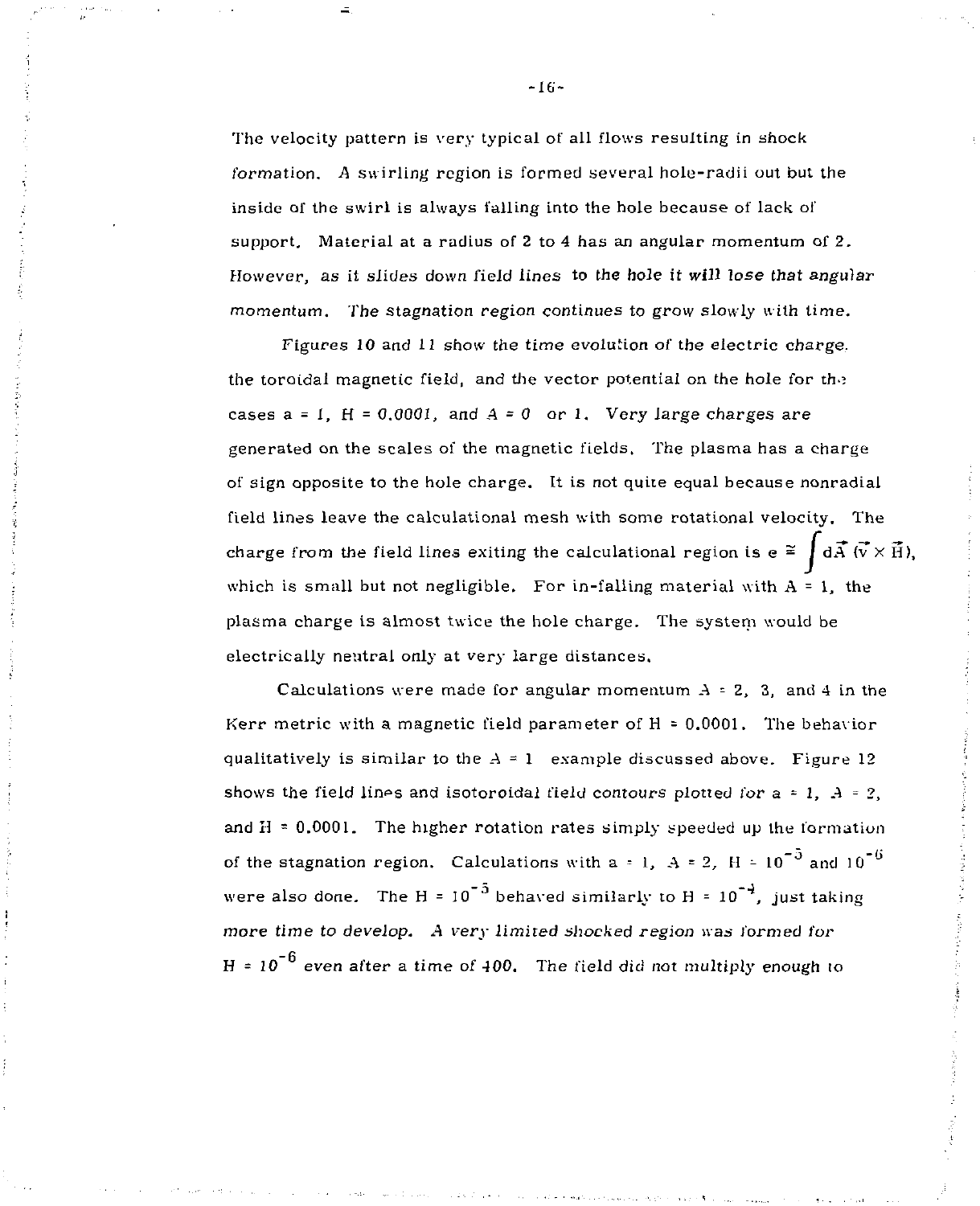have any discernable effect on the plasma flow. A calculation was also performed with counter-rotating plasma  $a = 1$ ,  $A = -4$ , and  $H = 0.01$ . Even with these large values of A and H, the plasma flowed smoothly, though not straight into the hole. No shock wave was formed.

### .SUMMARY

We looked at very specialized cases of accretion onto a black hole and noted two main effects: the induction of charge on a black hole and the extraction of energy from rotating black holes by the magnetic rigidity. At present it is hard to see what observable effects these processes have. At the momen., the interest is mostly in principle. What is needed is an analysis of the fields to see if they grow into catastrophically magnetohydrodynamically unstable configurations, and thus produce short bursts of high-energy particles. There is a tendency to form current sheets and concomitant charge sheets on the equator. In the present calculations there is also a build up of density along the equator, which argues against any sudden release of field energy near the waist by, say, field reconnection, because inertial effects would dampen it. When a shock develops, the density near the equator builds up almost an order of magnitude above free-fall density. We might envisage material falling in smoothly with a simple field configuration, building up a complicated field near the hole, and extracting some energy from the hole. It would then become very unstable, releasing a lot of field energy and allowing the material stacked near the hole to fall in. The whole process would then repeat itself. This is very speculative.

CONTRACTOR COMMUNICATION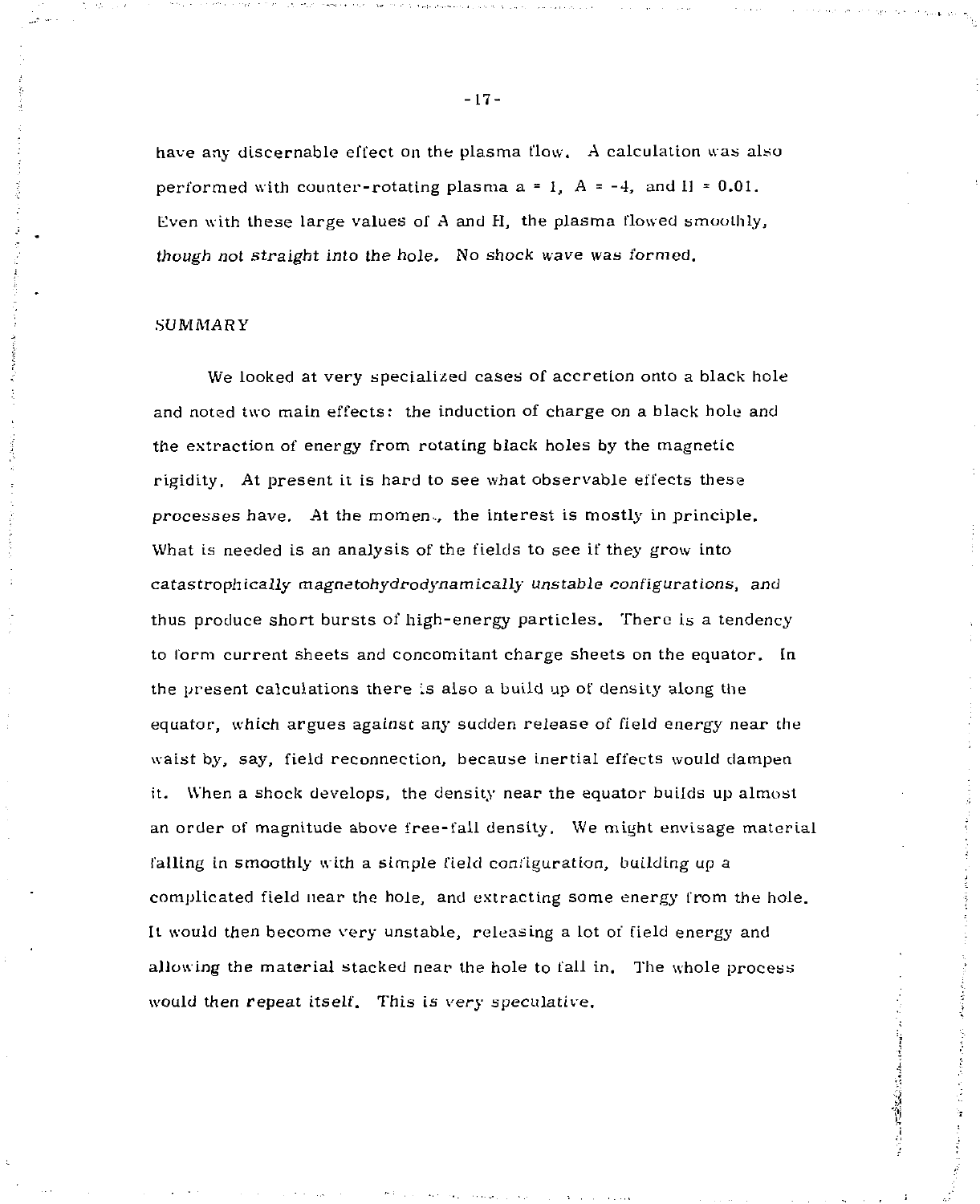## ACKNOWLEDGMENTS

The author would like to thank K. *Hunni. K.* Leach, and J. LeBlanc lor checking the computer program and making several helpful suggestions.

## REFERENCES<sup>1</sup>

- 1. Bardeen, J. M., Press, W. II., and Teukolsky, S. A., Astrophys. J. 178 347 (1972).
- 2. Wilson, J. R., Astrophys. J., 173 431 (1972).

**.'!l\*!l'!!| l .II I ' -•—•• ' •** *•r,* **i n '' |i • -| • , , • lir . - , Ml <sup>l</sup>** *•• r* **• .** *.\_^^*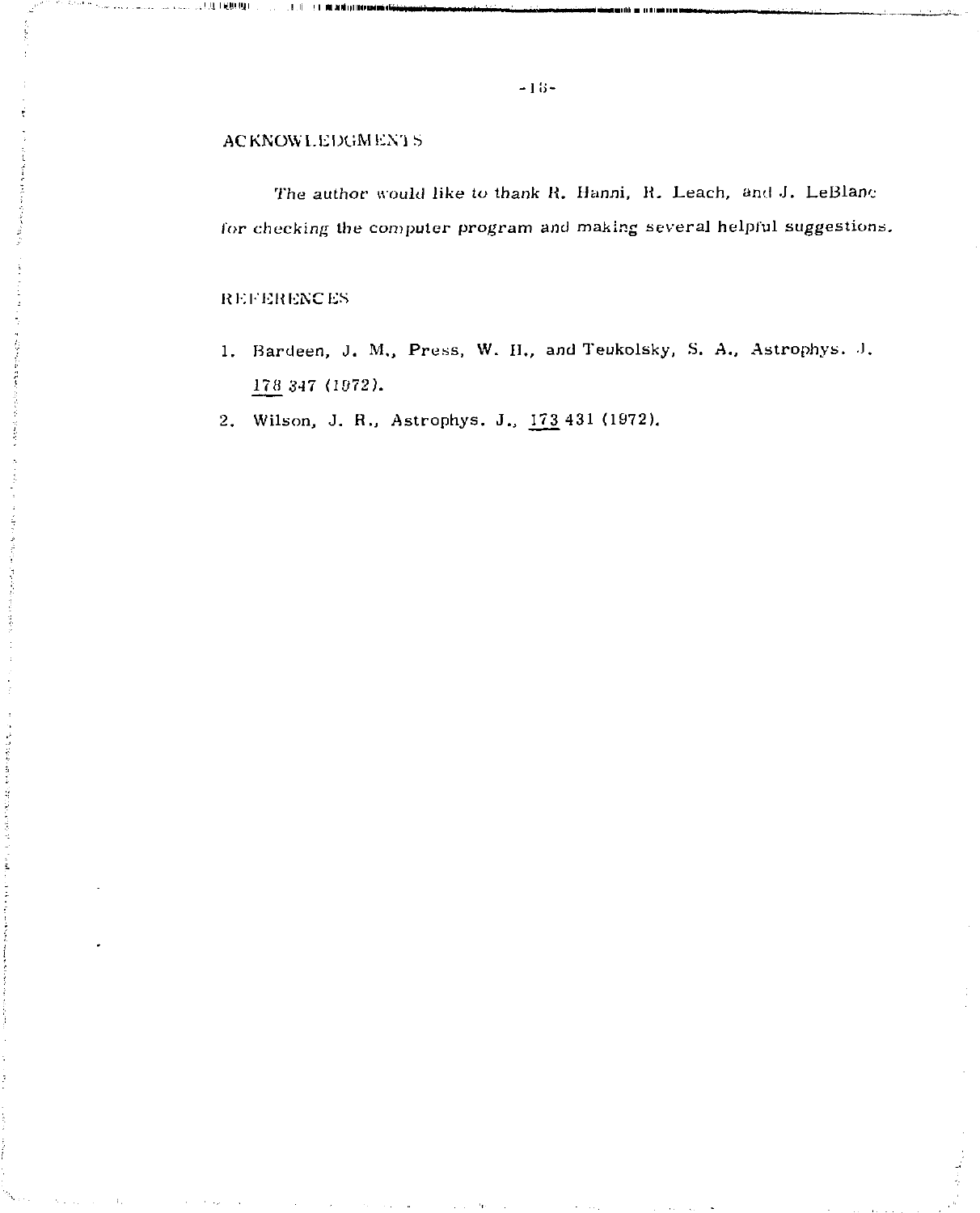### FIGURE CAPTIONS

Fig. 1. Mesh for interpreting difference equations. Quantities  $S_i$ ,  $V_i$ , and  $A_A$  are centered at intersections of solid lines. Quantities **D**, **E**, **P**, **H**<sub> $20$ </sub> and  $g^{ab}$  are centered as indicated between lines. Overall view of mesh used in calculations. Hatched zones are Fig. 2. considered as interior to the black hole. Curved lines indicate

how magnetic field lines look hear the boundary.

- Field configuration for in-fall onto a Schwarzchild hole at a time Fig. 3. of 90 with  $A = 0.0001$  and  $H = 0.0001$ . Solid lines are poloidal field lines, labels represent flux contained within lines, but scale is arbitrary. Dashed lines are lines of constant  $H_{\phi}$  values,  $H_{\dot{\alpha}}$  differs by a factor of two from one dashed line to the next.
- Charge e on the hole and vector potential  $A_{\alpha}$  on the equator of the Fig. 4. hole as functions of time for the example of in-fall onto a Schwarzchild hole with  $A = 0.0001$  and  $H = 0.01$ .
- Fig. 5. Magnetic field configuration for in-fall to a Schwarzchild hole with  $A = 0.0001$  and  $H = 0.01$ . Solid lines are poloidal field contours. Dashed lines are toroidal field contours. H<sub>o</sub> differs by a factor of two from one dashed line to the next.
- Magnetic field configuration for in-fall to a Schwarzchild hole Fig. 6. with  $A = 2$  and  $H = 0,0001$ . Labels are the same as Fig. 4.
- Fig. 7. Angular momentum per unit mass averaged over the calculational grid versus time. Dashed curve has been shifted forward in time  $\mathcal{L}_{\text{max}}$
- Fig. 8. Angular velocity  $\Omega$  versus radius. Solid curves are material angular velocity. Dashed curves are frame angular velocity. For the upper curves  $a + 1$  and for the lower curves  $a = 0.7$ . In both cases  $A = 0$  and  $H = 0.01$ .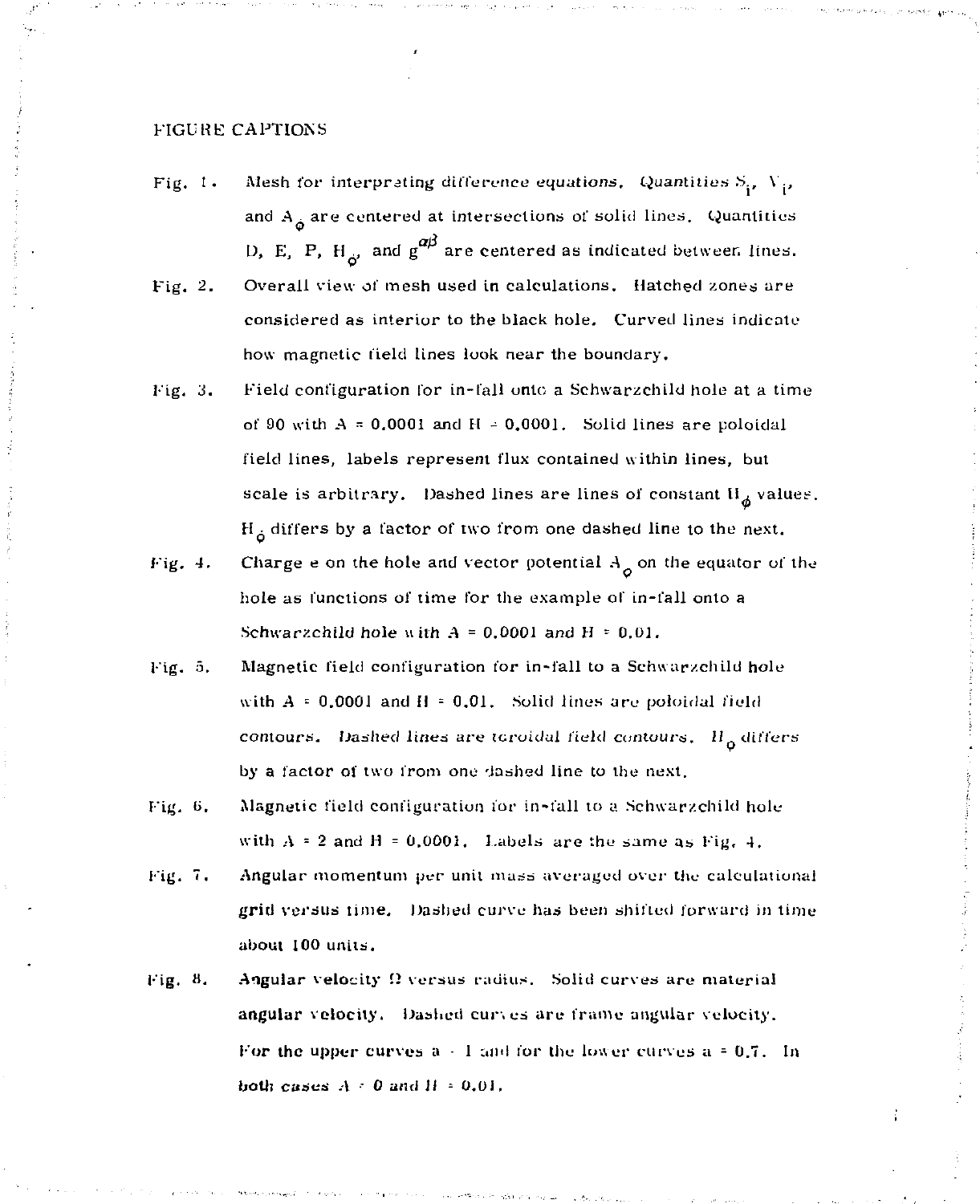- Poloidal field lines for the in-fall of material onto an extreme Fig. 9. Kerr metric,  $a \cdot 1$ , with  $A \cdot 1$  and  $H \cdot 0.0001$ . Closed looping lines are contours of  $A = 1$ , 1.4, and 2. Arrows indicate direction of material flow. In the region of high A the magnitudes of the velocity are two to five times less than the length of the vectors would indicate. Also the magnitude of the velocity goes to zero near the hole.
- Hole charge, vector potential at the equator of the hole, and Fig. 10. toroidal field near the hole as functions of time for a Kerr metric with  $a = 1$ ,  $A = 0$ , and  $H = 0.0001$ . Dashed curve is the negative of the charge in the plasma outside the hole.
- Hole charge, vector potential at the equator of the hole, and Fig.  $11.$ toroidal vield near the hole as functions of time for a Kerr metric with  $a = 1$ ,  $A = 1$ , and  $H = 0.0001$ .
- Magnetic field configuration at a time of 100 for in-fall onto a Fig. 12. Kerr metric with  $a = 1$ ,  $A = 2$ , and  $H = 0.0001$ . Solid lines are poloidal field lines, dotted lines are contours of  $H_a$  differing by lactor of two, and the dashed curve is the position of the shock wave,

#### **NOTICE**

"This report was prepared as an account of work sponsored by the United States Government Fnergy Research & Development Administration. not any of their employees, not any of their contractors, subcontractors, or their employees, makes any warranty, express or implied, or<br>assumes any legal hability or responsibility for the assumes any result in the main of the sequence of any accuracy, completeness of any information. Appleteness of any discussed of the second of the discussed of the discussed of the discussed of the discussed of the main of

TAL/le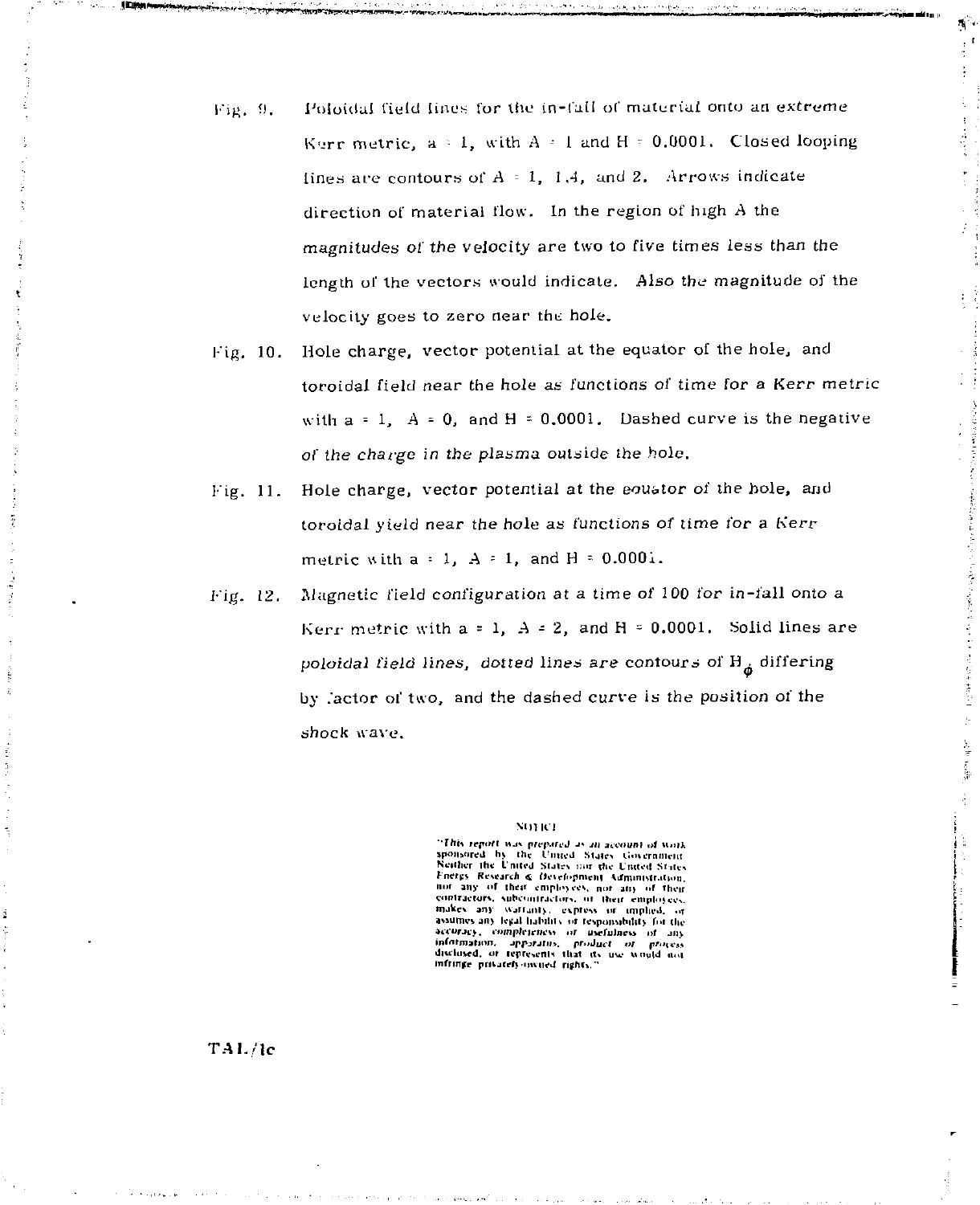

Wilson - Fig. 1

云圣

**Constantinople** 

 $\alpha$  , and the distance of  $\alpha$ ł,  $\mathbf{y}$  .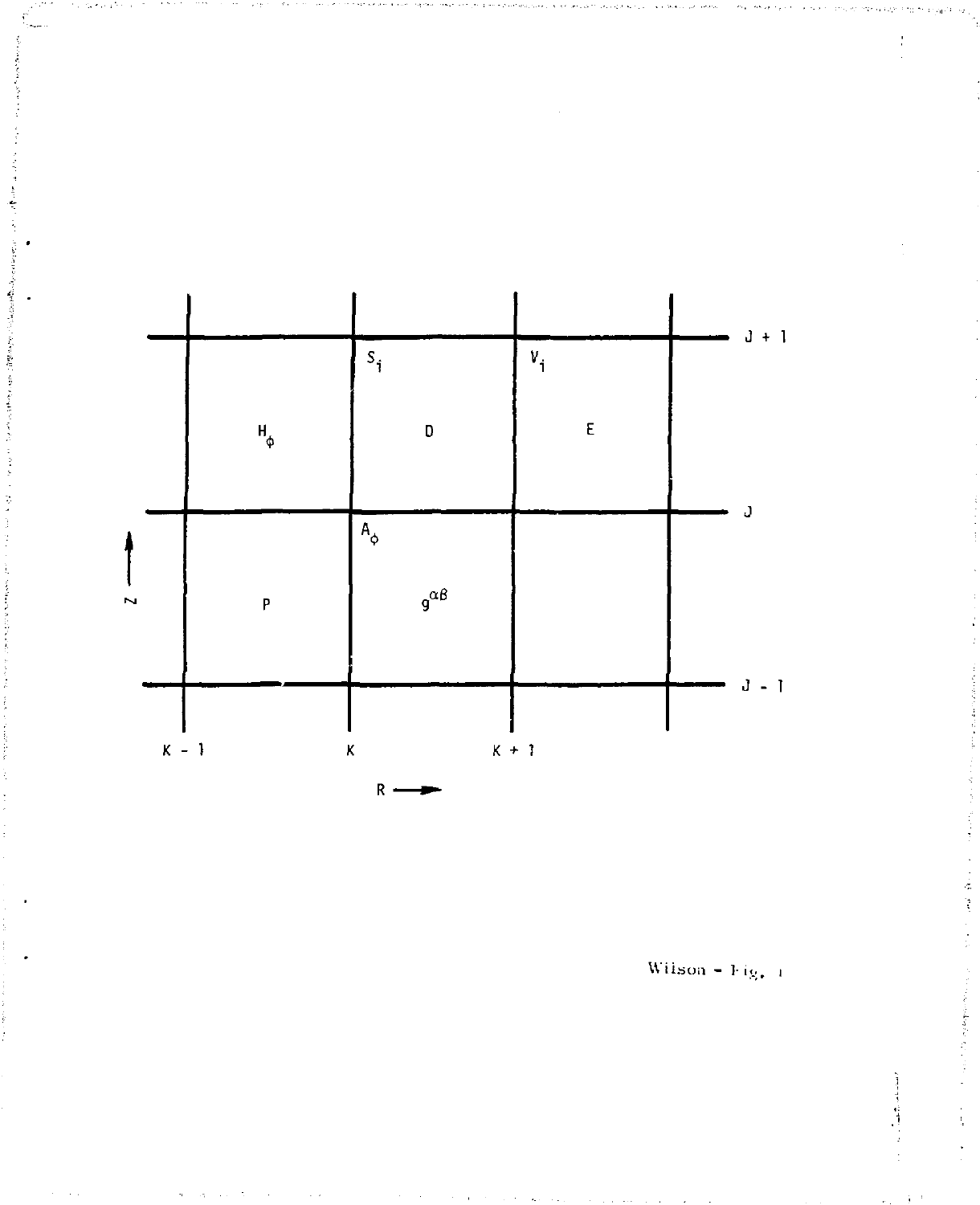

Wilson =  $1$ ig. 2

ij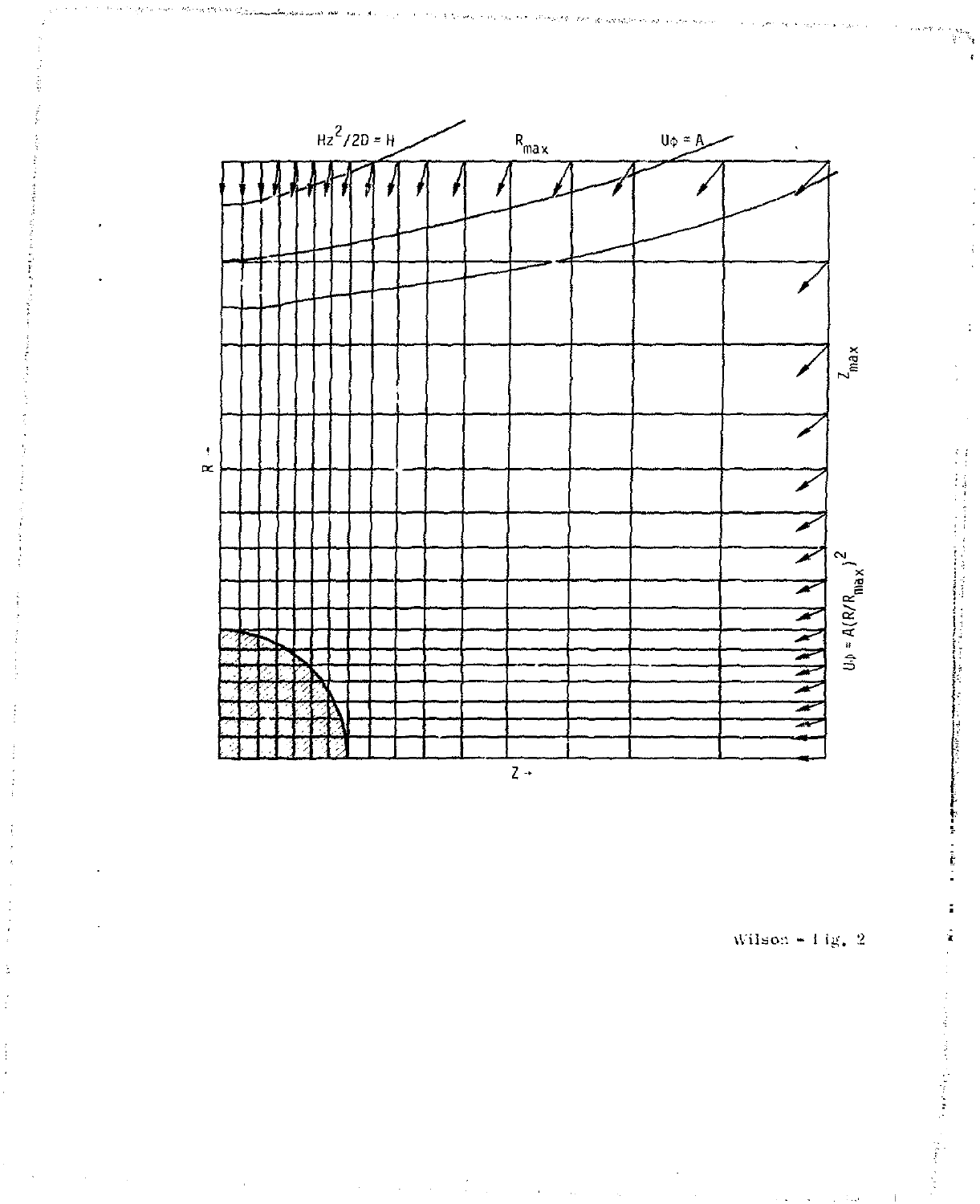

2014年5月,日本語,開始的「大学」

ţ,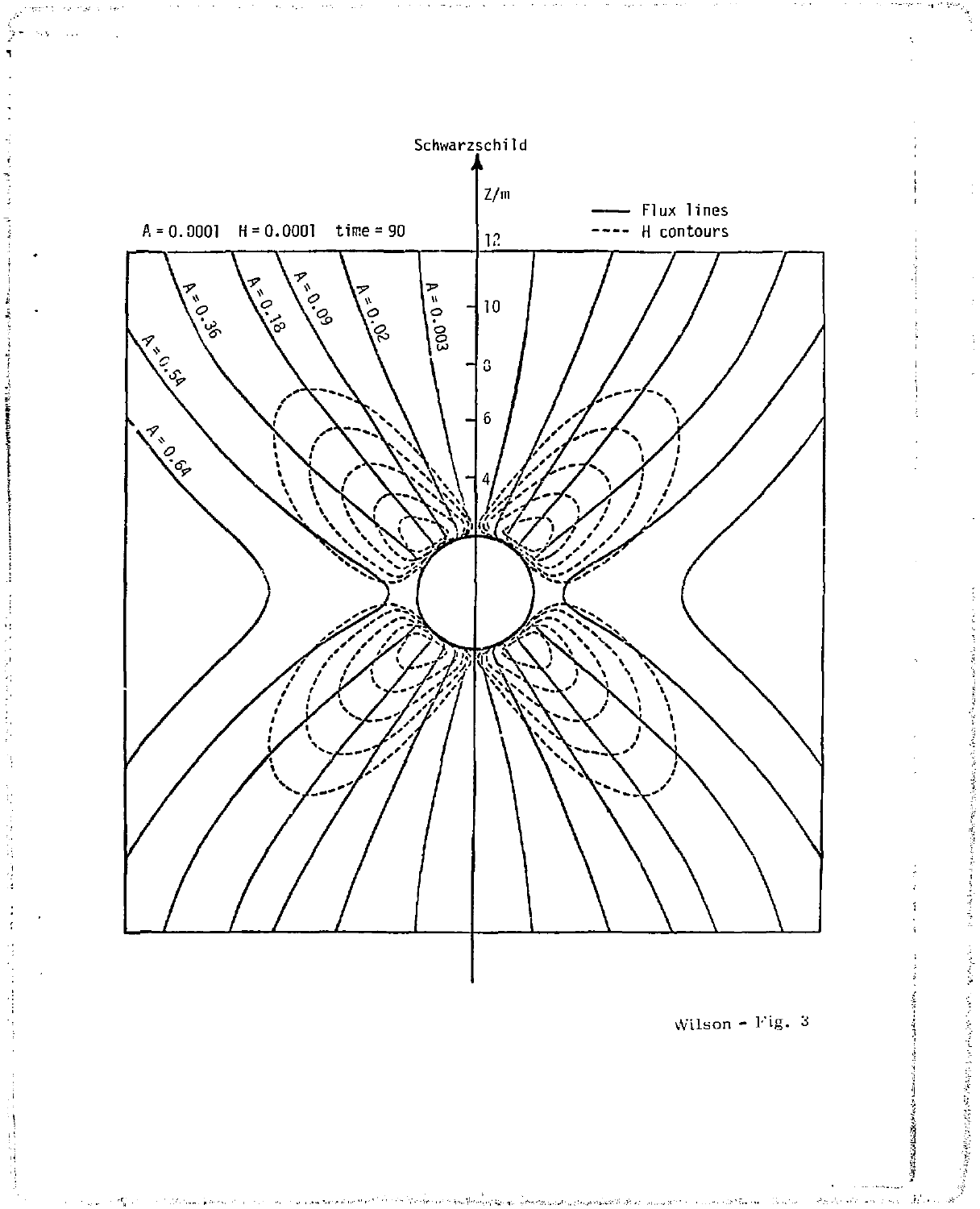

Wilson - Fig. *4*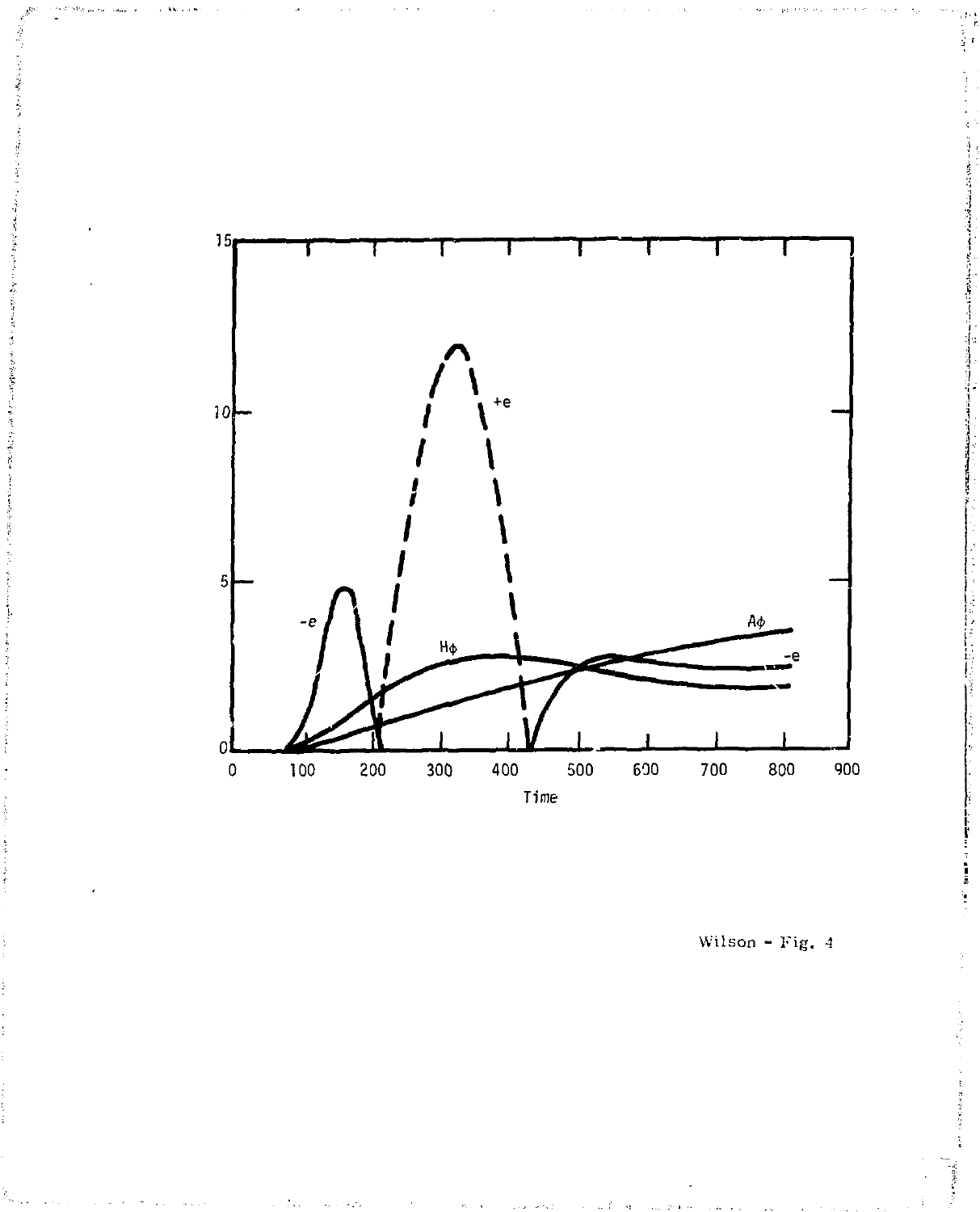

ă **Report** 

的复数医假性 医特征 网络黑色紫色的

医糖子

「海底の中をない」とは、海洋の生

 $\delta$ 

t)<br>P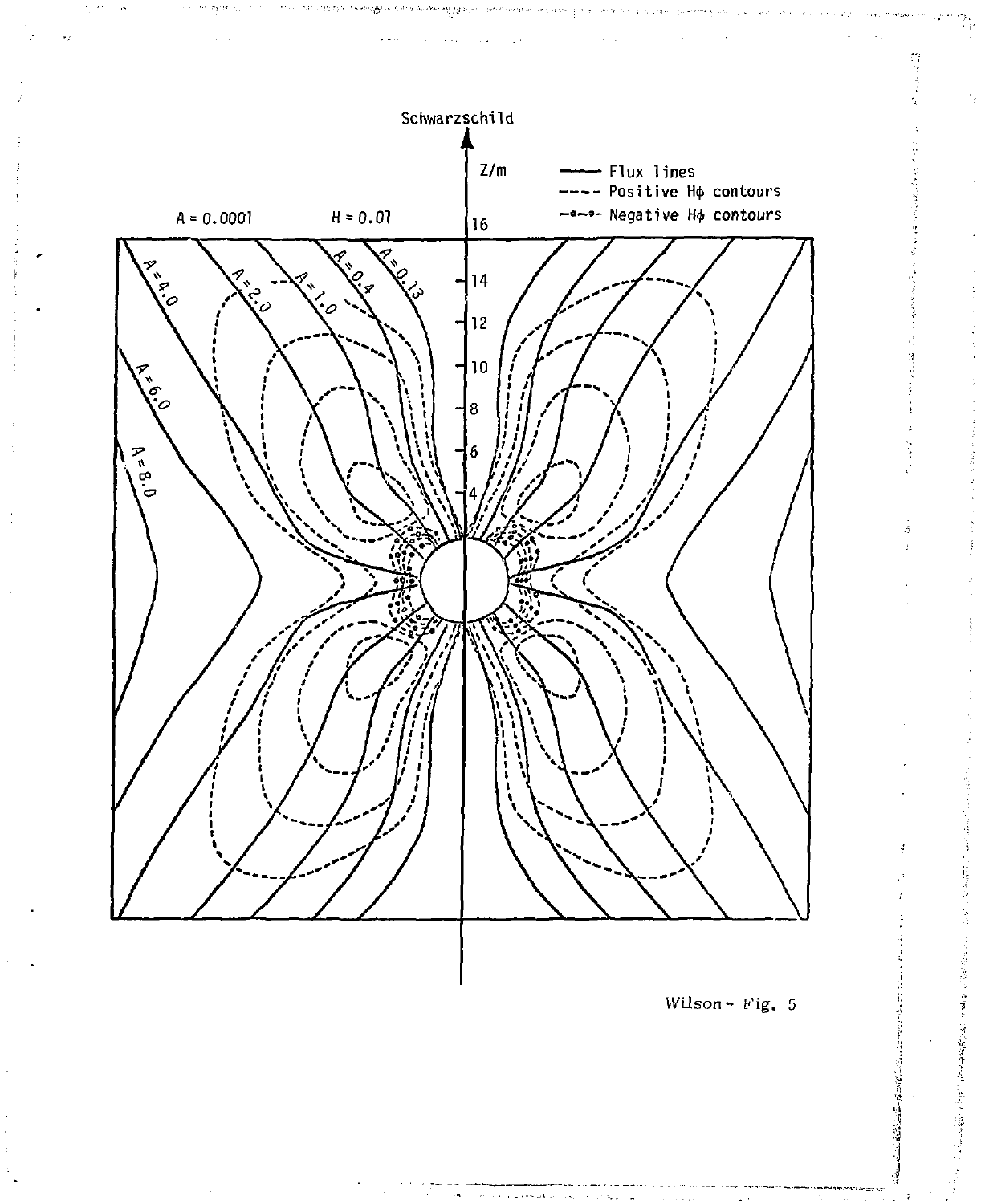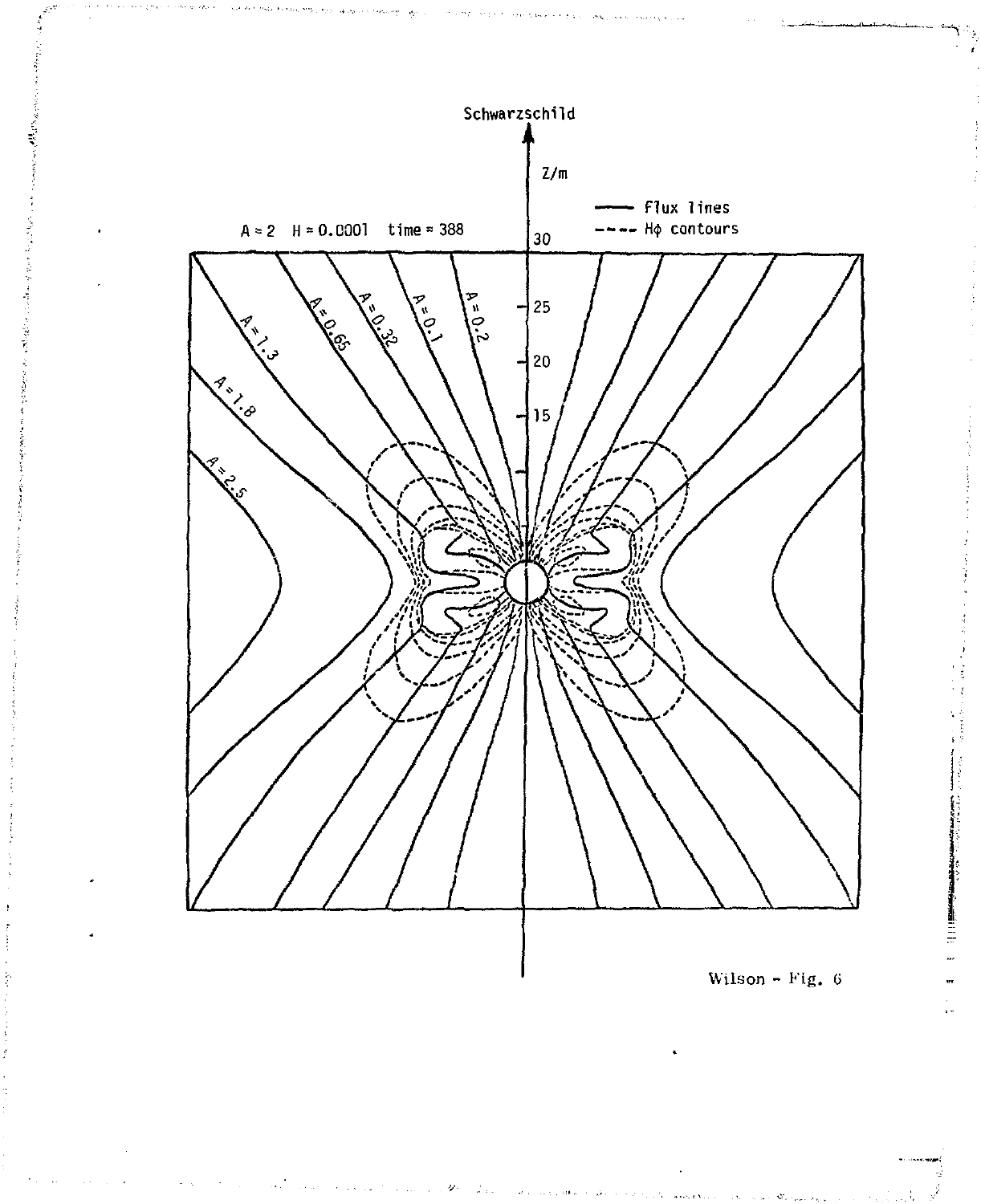

Wilson - Fig.  $7$ 

Ă

j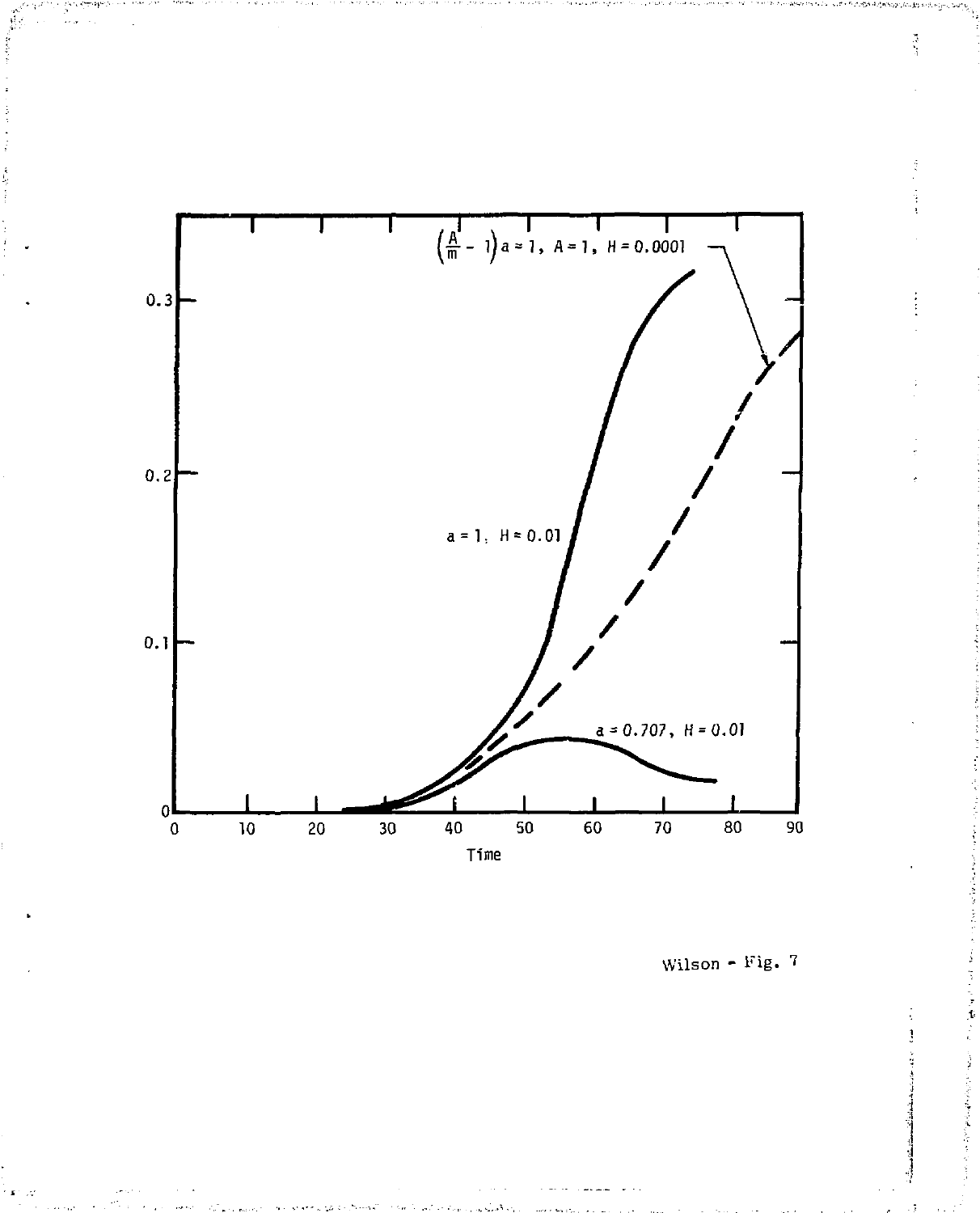

Wilson - Fig. 8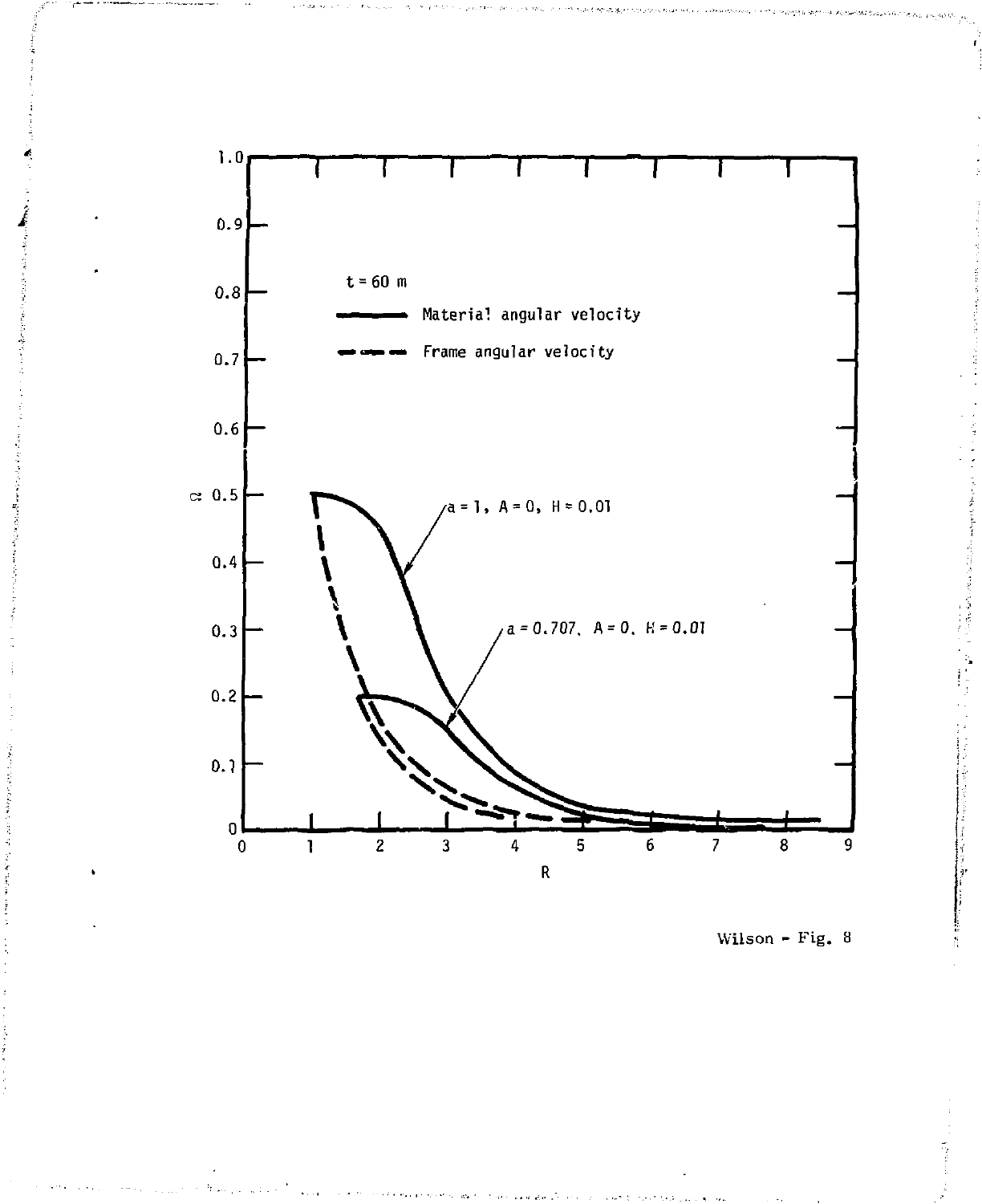

ś

1Ē

Wilson - Fig.  $9$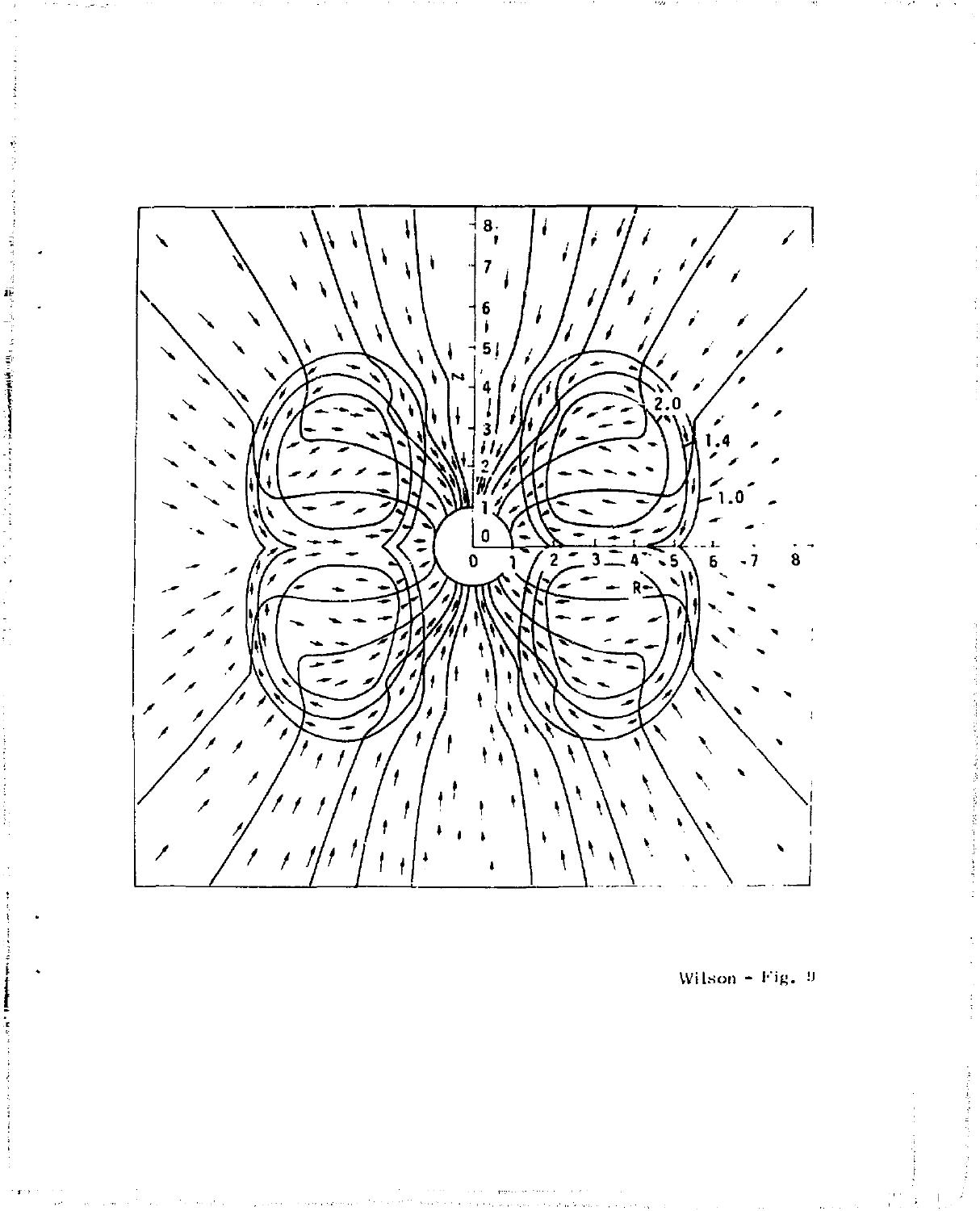

 $\gamma$  ,  $\gamma_{\rm NL}$ 

Wilson  $-$  Fig. 10

合作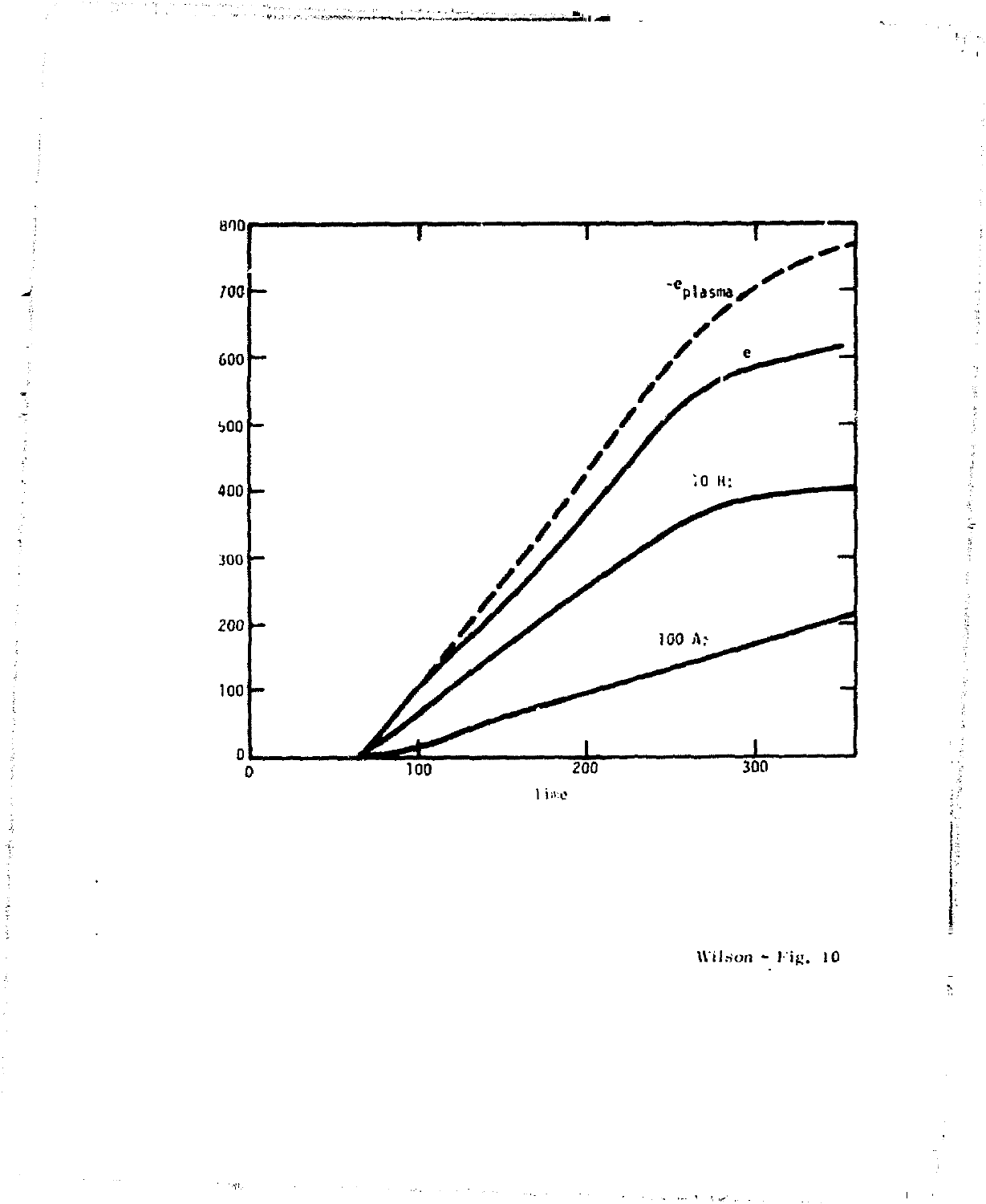

2014年10月

Wilson - Fig.  $11$ 

医阿克里斯 医皮质的 医皮肤病

**Continued in the continued of the continued of the continued of the continued of the continued of the continued**